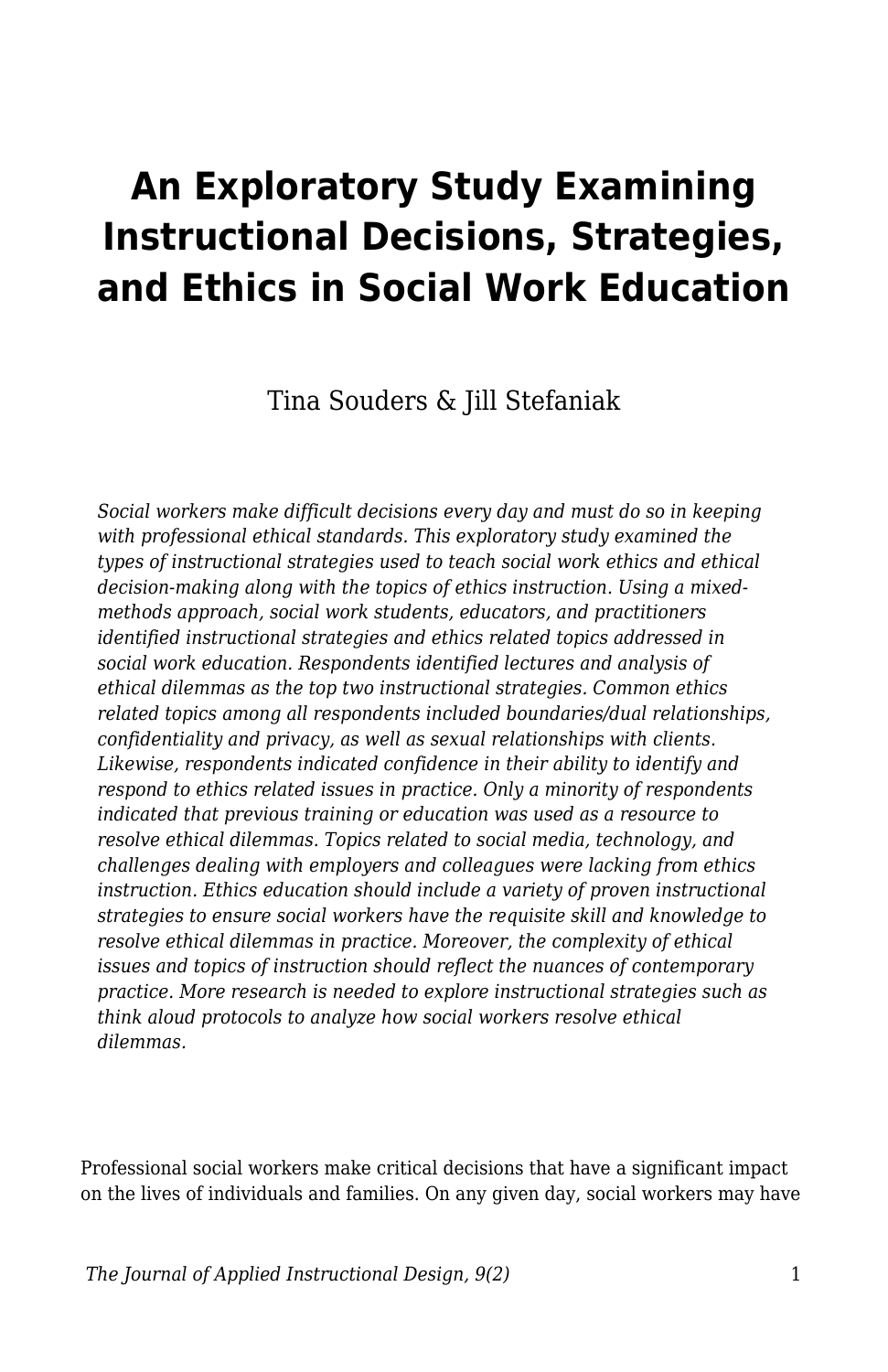to determine whether sufficient evidence of abuse exists such that a child should be removed from the home or whether a teenager who posts a comment on Facebook about harming himself rises to the level of hospitalization. Often, there is not an obvious right or wrong answer to these problems. By definition, these types of problems are considered ill-structured, in that no single, correct solution can be arrived at but rather several possible solutions must be evaluated based on the context of their application (Jonassen, 1997).

Ill-structured problems closely resemble problems encountered in real life due to vague goals, unknown problem elements, and no clear path to the solution (Jonassen, 2011). As is often the case in social work practice, professionals encounter complex situations and must choose between several possible options without knowing the outcome of those choices. Therefore, it is imperative that social work students, and practitioners alike, are able to effectively resolve illstructured problems and ethical dilemmas as these types of problems are present throughout their professional careers.

Empirical evidence for designing instruction that addresses ill-structured problems and ethical dilemmas exists on many levels. From models and frameworks to specific instructional strategies, the literature provides numerous, proven options for educators to use when teaching ethics and ethical decisionmaking. However, practice settings are changing and technology is evolving, which presents new ethical challenges for social workers. Ethics instruction should be designed to address these novel situations and provide social workers with the tools needed to resolve these complex dilemmas. This study adds to the emerging literature base regarding instructional strategies and topics currently being used to teach ethics and ethical decision making.

# **Literature Review**

Empirical research in social work focuses primarily on intervention strategies for working with individuals, families, and communities, rather than instructional strategies. Moreover, social work scholars have only recently begun conducting research related to ethics and ethical decision-making. Thus, the convergence of research related to ethical decision-making and instructional strategies in the social work literature is growing, but limited. This exploratory study was conducted to identify the types of instructional strategies currently being used to teach social work ethics and ethical decision-making, along with the specific topics of instruction in social work ethics education.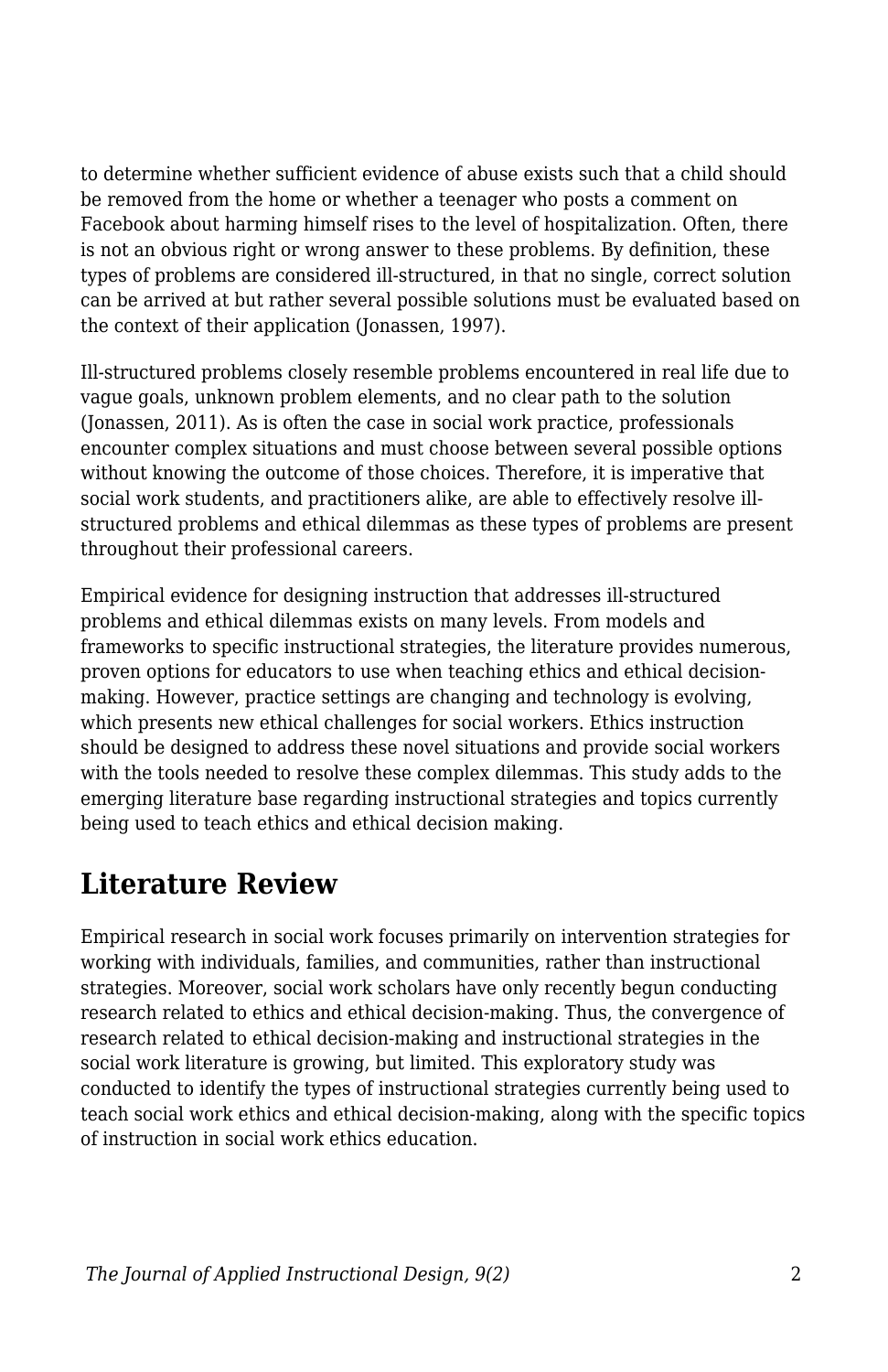### **Instructional Strategies Used to Teach Ethical Decision Making**

Vignettes or case studies are the most common activities used to reinforce ethical thinking and behavior. Ringel and Mishna (2007) used vignettes focused on giving and receiving gifts, relationships with clients during treatment, and contact with clients after terminating services to review ethical guidelines in a classroom environment. Fossen et al. (2014) used case examples from various settings such as a domestic violence shelter, child protective services investigation, and a community mental health center to illustrate the steps in the ethical decisionmaking process. Continuing education providers in medical social work used case studies to illustrate ethical concepts, such as patient autonomy and capacity, and to stimulate discussion among training participants (McCormick et al., 2014). Dodd and Jansson (2004) used case examples from a hospital setting as a teaching tool to highlight the need for ensuring that patient and client needs are represented in ethical deliberations.

While case vignettes are often used when teaching social work ethics, very few experimental studies in social work have explored the effectiveness of this approach. One such study used case vignettes to evaluate child protection social workers' decision-making process (Stokes & Schmidt, 2012). The researchers concluded that while risk assessment tools can inform decision-making, social workers also relied on relationships and experience during the decision-making process (Stokes & Schmidt, 2012).

By far, the primary emphasis in the social work literature related to teaching social work ethics or ethical decision-making focuses on conceptual or theoretical models along with examples of ethical situations. Some authors have proposed ethical decision-making models with catchy acronyms such as ETHIC which stands for Examine, Think, Hypothesize, Identify, and Consult (Congress, 2000) and ETHICS-A which adds Select/ Support and Advocate to the ETHIC model (Fossen et al., 2014) as a way to reinforce core ethical decision-making concepts and scaffold learning activities. Still others have proposed conceptual frameworks for teaching ethical behavior and decision-making such as the Top 5 Ethical Lessons approach (Castro-Atwater & Hohnbaum, 2015), the application of a common morality focusing on what one should not do (Bryan, 2006), and an ethical genogram that explores family of origin issues that impact ethical decision-making (Peluso, 2003).

A variety of instructional approaches can be found in the literature regarding the design and sequencing of ethics education. For example, Fossen et al. (2014) taught ethical decision-making to undergraduate social work students by infusing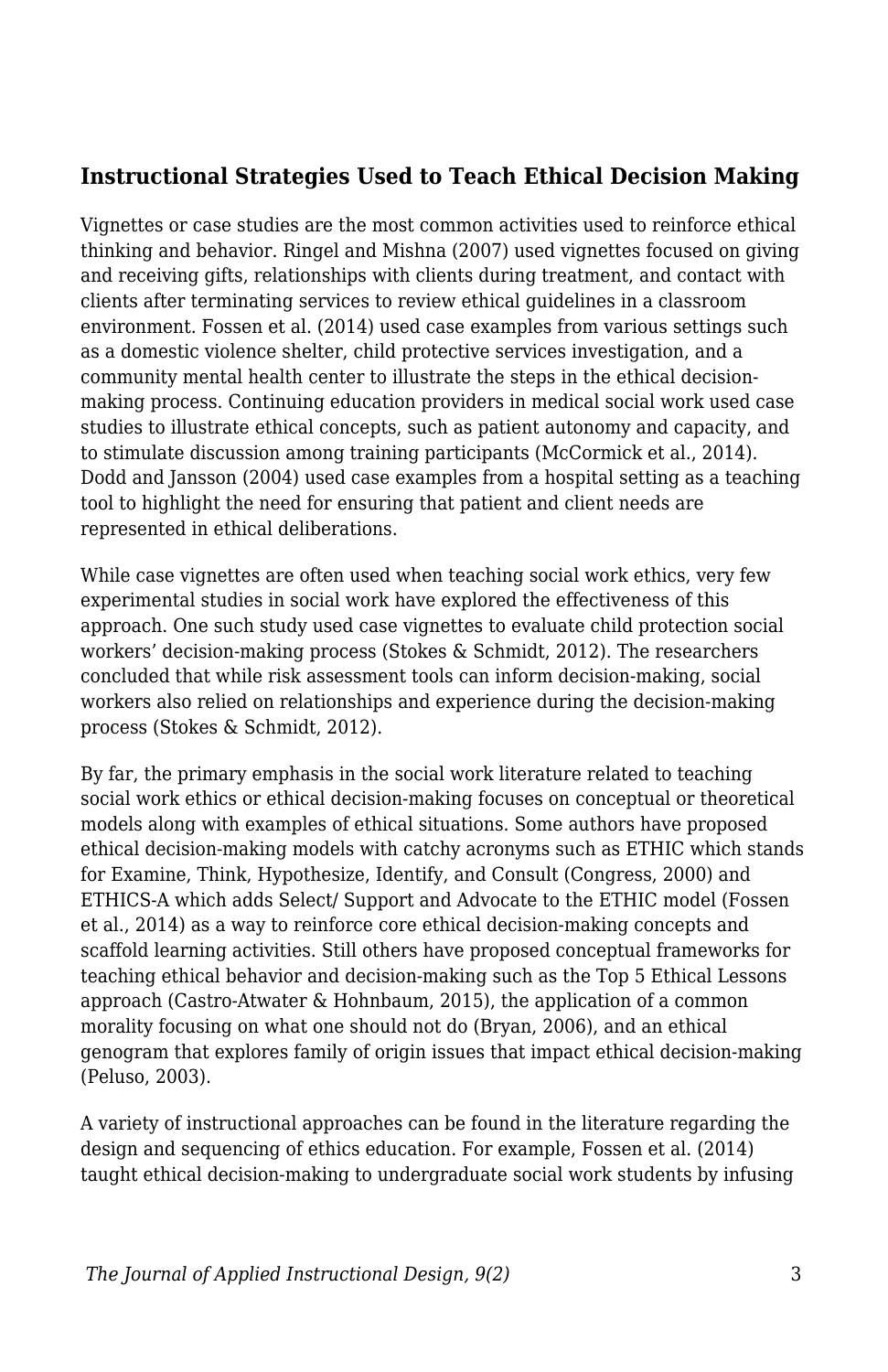readings, short lectures, small group case studies, and discussions throughout the curriculum. Conversely, Edwards and Addae (2015) developed a stand-alone, webbased elective course on rural social work practice for undergraduate students that included ethical scenarios and the application of ethical standards using an ethical decision-making model. Similarly, Gray and Gibbons (2007) developed a five-week learning unit on ethical decision-making, with an emphasis on values and ethics, rather than frameworks for logical decision-making. Boland-Prom and Anderson (2005) approached teaching ethical decision-making by using dual relationship principles to evaluate complex ethical situations and apply the National Association of Social Workers (NASW) Code of Ethics. Osmo and Landau (2001) asserted that teaching students the value of explicit argumentation in ethical decision-making would better prepare students to justify ethical decisions in practice. More recently, Groessl (2015) conceptualized a social work course that used problem based learning, reflective thinking, and the application of the ETHIC model to teach ethics in a master's level social work program.

### **Ethics Topics in Social Work Education and Practice**

Several exploratory studies have been conducted to identify the types of ethical issues encountered in social work practice and how those issues were resolved. Dodd (2007) distributed a survey at a Council on Social Work Education (CSWE) accredited Master of Social Work (MSW) program to examine the ethical issues students experience in their field placements. The results were examined using the NASW Code of Ethics as a frame of reference, categorizing the identified ethical issues by ethical construct (such as beneficence or autonomy) and by context (such as setting or relationship). The study yielded interesting information about the variety of ethical issues students experience in field placements, including confidentiality, reporting incompetence, and client self-determination. The author noted that more research was needed to test ethics teaching strategies so that students are prepared for ethical practice in field placements and throughout their careers.

Gough and Spencer (2014) conducted a similar exploratory study designed to examine ethical situations experienced by social workers in Canada. The survey also investigated conflicts with personal values, the use of ethical standards to address conflicts, and the decision-making processes used to resolve dilemmas. The results of the study provided valuable information regarding how social work practitioners resolved ethical issues in practice. A vast majority of respondents used a non-formal approach, such as a caring attitude, intuition, or consultation, to resolve the ethical issue. The authors suggested that acknowledging personal beliefs and values was critical to resolving ethical issues and there was a need for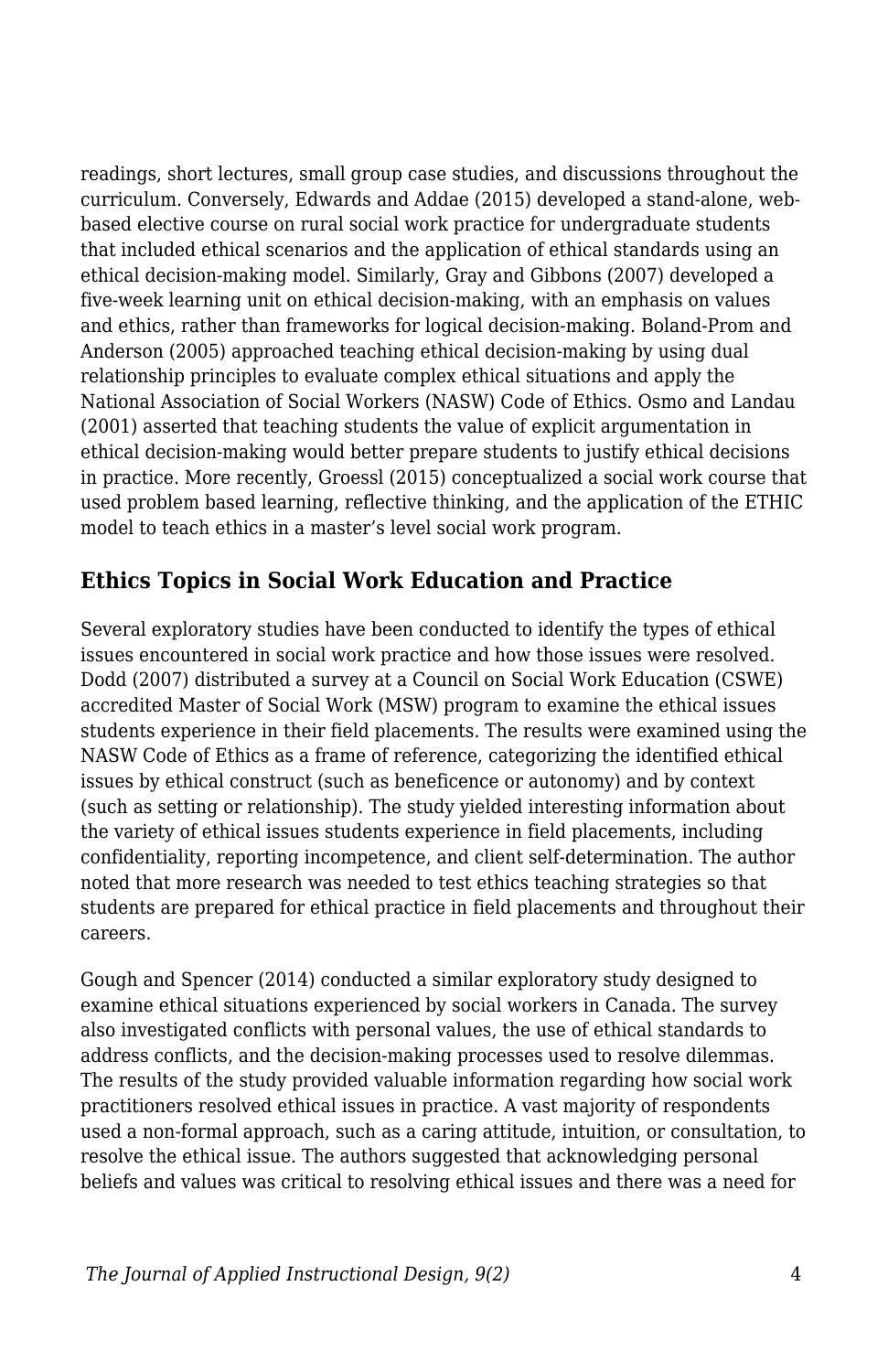continuing education to improve the ethical decision-making processes.

Reamer (2012) argued that ethics education should include specific topics such as client rights, confidentiality and privacy, informed consent, service delivery, conflicts of interest, documentation, defamation of character, supervision, referrals, fraud, practitioner impairment, and termination of services. Similarly, Pawlukewicz and Ondrus (2013) explored six common ethical topics including gifts/solicitation, boundaries/dual relationships, safety, client rights/confidentiality, self- awareness, and duty to warn using a survey containing 25 ethical scenarios.

As a profession, social work educators and continuing education professionals are eager to identify the most effective techniques to teach ethics and ethical decisionmaking while attending to relevant issues that social workers confront in practice settings. Ongoing research is needed to ensure social workers are prepared to address current ethical challenges in practice settings. Likewise, more research is needed to explore effective instructional strategies for teaching ethics content and ethical decision-making. Instructional strategies should be consistent with best practices and topics of ethics instruction should be relevant to all types of social work practice in the 21st century.

# **Purpose of the Study**

Given the strong emphasis on ethics education by CSWE during social work professional education and continued education requirements for licensure post-MSW, it is critical that students and practitioners are adequately prepared to address the complex ethical issues presented in professional social work practice. The purpose of this exploratory study was to gain a better understanding of the instructional strategies used to teach social work ethics and the topics of ethics instruction currently being used in social work education and professional development.

The following research questions guided this study:

- 1. What types of instructional strategies are being used to teach social work ethics?
- 2. What types of ethics related topics are being addressed in social work education and professional development?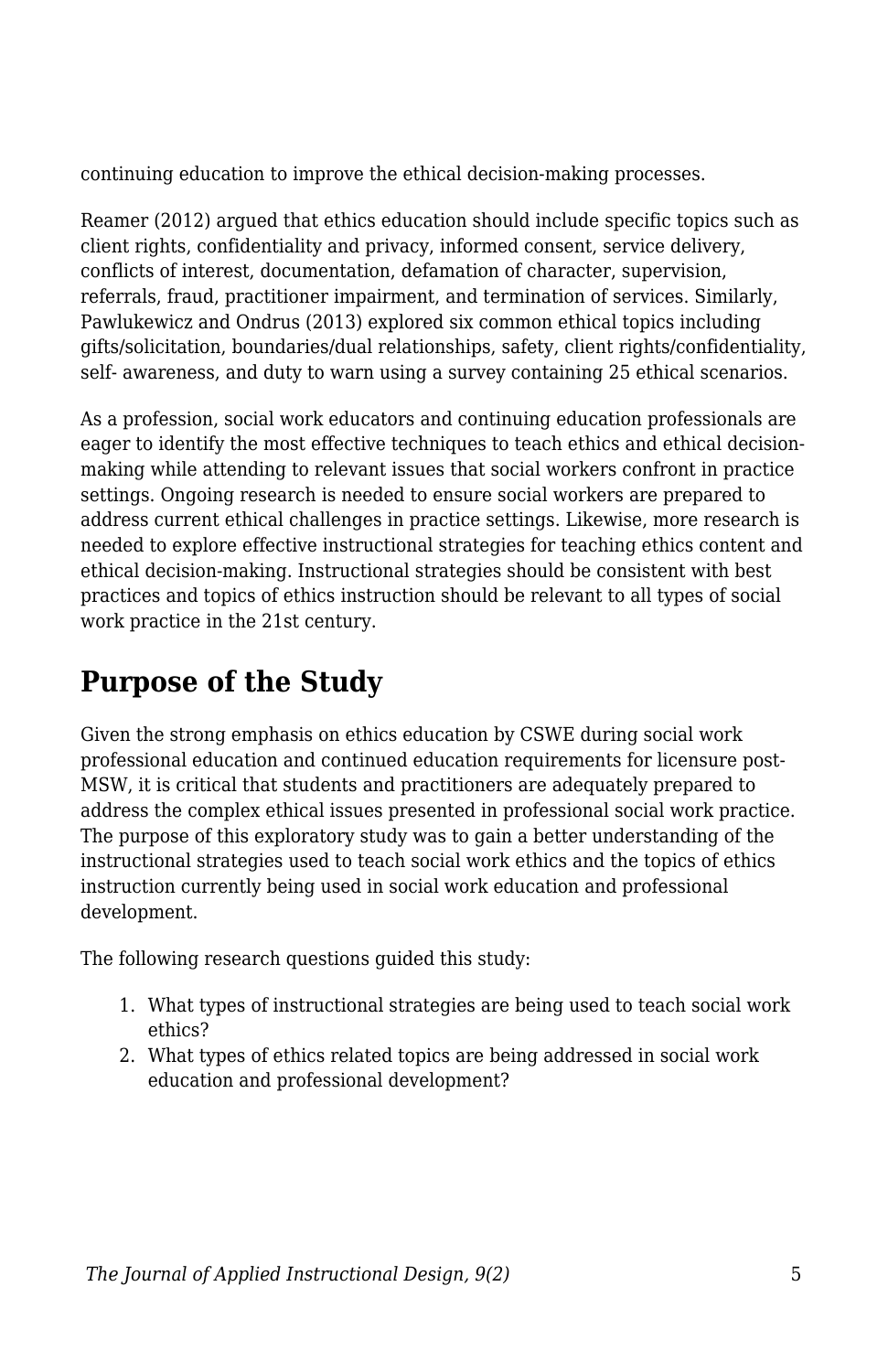# **Methods**

### **Research Design**

This exploratory study utilized a mixed-methods approach for investigating the research questions. An online survey solicited quantitative data related to instructional strategies and ethics topics in social work education. Semi-structured interviews, with a small sub-group of respondents, were used to collect qualitative data to explore innovative instructional strategies and unique ethical dilemmas encountered in social work practice settings.

### **Participants**

Participants in this exploratory study were primarily social work students, educators, and practitioners in North Carolina  $(n = 112)$ . Participants included social work students (29.4%), social work educators (19.6%), and social work practitioners (51%). As a group, respondents were predominantly female (87.2%), white (84.4%) and between 36-45 years old (31.8%). Most respondents had a MSW degree (70%) and almost 73% of respondents were working in the social work field (see Table 1).

Table 1

Participant Demographics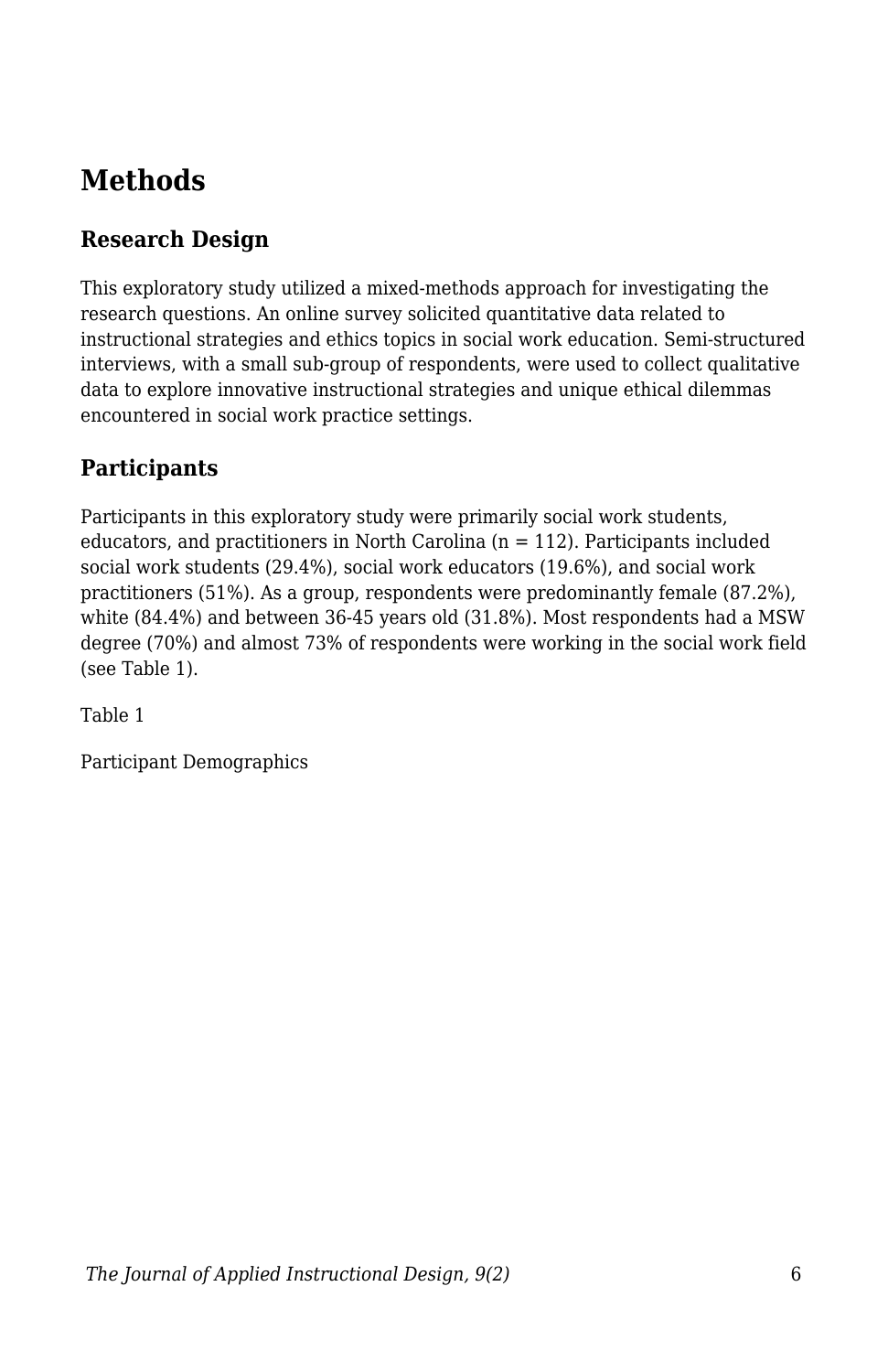| Demographic                                            | n              | $\%$ |
|--------------------------------------------------------|----------------|------|
| Gender                                                 |                |      |
| Male                                                   | 11             | 10.0 |
| Female                                                 | 96             | 87.2 |
| Transgender                                            | $\mathbf{1}$   | 0.9  |
| Cis-Female                                             | $\overline{2}$ | 1.8  |
| Affiliation with social work profession                |                |      |
| Student                                                | 30             | 29.4 |
| Educator                                               | 20             | 19.6 |
| Practitioner                                           | 52             | 51.0 |
| Age range                                              |                |      |
| 18-25                                                  | 12             | 10.9 |
| 26-35                                                  | 16             | 14.5 |
| 36-45                                                  | 35             | 31.8 |
| 46-55                                                  | 24             | 21.8 |
| 46-65                                                  | 19             | 17.2 |
| Over <sub>65</sub>                                     | 4              | 3.6  |
| Ethnicity                                              |                |      |
| Black/African American                                 | 9              | 8.2  |
| White/Caucasian (Non-Hispanic)                         | 92             | 84.4 |
| Hispanic/Latino                                        | 4              | 3.7  |
| Asian/Pacific Islander                                 | $\mathbf{1}$   | 0.9  |
| American Indian                                        | $\mathbf{1}$   | 0.9  |
| Other                                                  | $\overline{2}$ | 1.8  |
| Currently employed in social work field                |                |      |
| Yes                                                    | 74             | 72.5 |
| No                                                     | 28             | 27.5 |
| Number of years post-graduation social work experience |                |      |
| $0-5$ years                                            | 44             | 42.3 |
| $6-10$ years                                           | 10             | 9.6  |
| $11-15$ years                                          | 18             | 17.3 |
| $16-20$ years                                          | 9              | 5.8  |
| $21-25$ years                                          | 6              | 5.8  |
| Over 25 years                                          | 17             | 16.4 |
| Type of degree                                         |                |      |
| BSW (or currently enrolled in BSW)                     | 13             | 11.8 |
| <b>MSW</b>                                             | 77             | 70.0 |
| <b>DSW</b>                                             | 0              | 0    |
| PhD                                                    | 1              | 0.9  |
| Other                                                  | 19             | 17.2 |

Most respondents had less than 5 years' post-graduation experience (42.3%) and over half graduated from an accredited social work program in North Carolina (57%). A wide range of practice experience was represented including mental health (32%), social work education (22%), hospital (20%), government (8%), child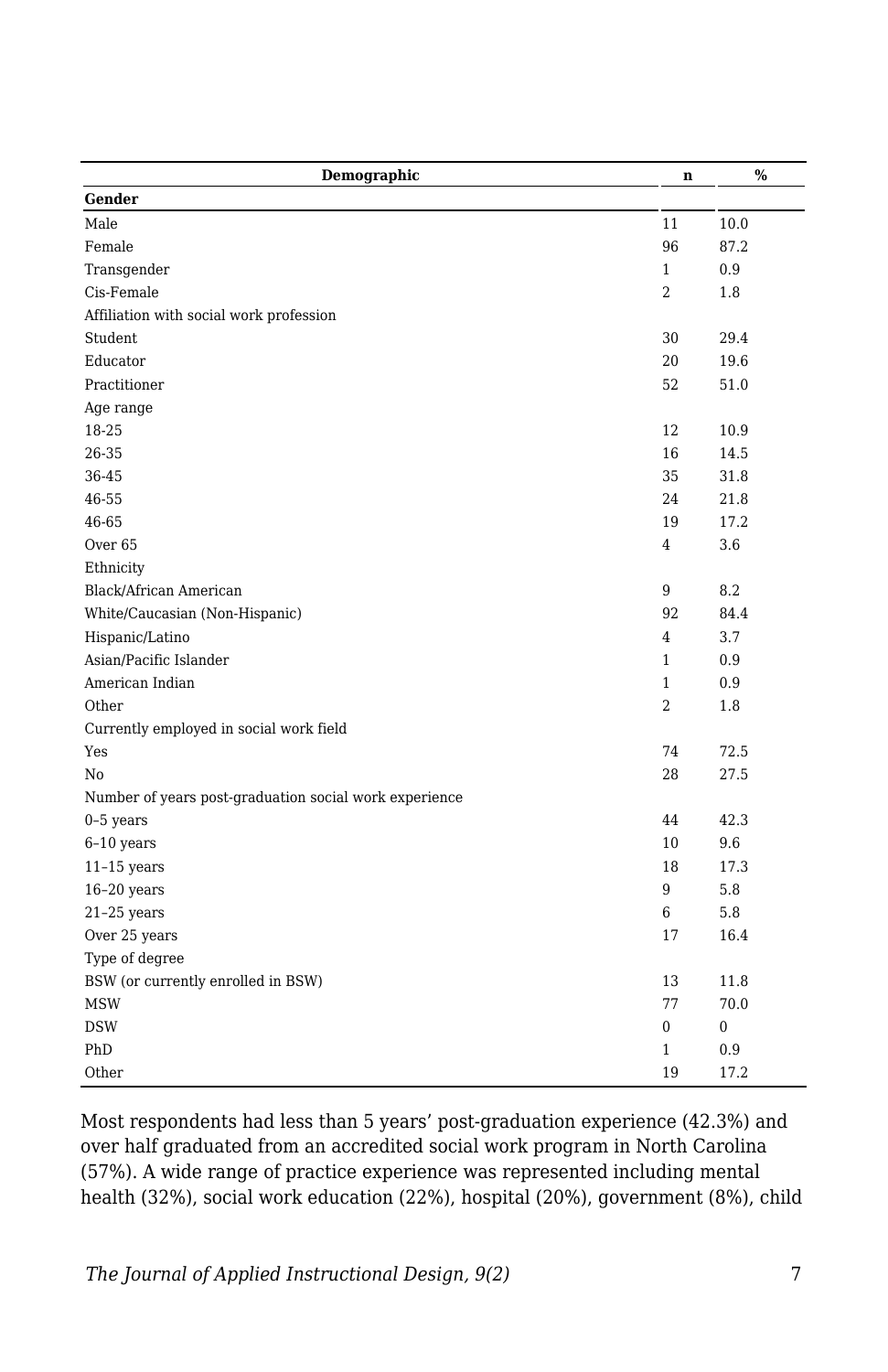welfare (4%), substance use (3%), aging (3%), hospice (1%), community organizing (1%), and school social work (1%).

### **Procedures**

No standardized instrument was available to survey social workers about the types of instructional strategies used to teach social work ethics or the topics of ethics instruction, therefore two instruments were created for this exploratory study. The first instrument, a 39-item web-based survey, was developed and administered using Qualtrics software. The second instrument consisted of a seven question, semi-structured interview that was conducted over the phone. A human subjects research review board and the National Association of Social Workers (NASW) approved the survey and interview instruments prior to distribution and data collection. The survey link was distributed electronically to all active members of the North Carolina (NC) Chapter of NASW through the NC Chapter office email titled *EnewSWire* in August, 2016. The survey link was distributed a second time, two weeks later, and was posted on various social media networks of the coinvestigator such as Facebook and LinkedIn.

## **Data Collection**

### **Online Survey Instrument**

The web-based survey instrument contained 39 items designed to assess participant demographics, strategies or methods used to teach social work ethics, topics of ethics instruction, and resources used to resolve ethical dilemmas in practice. Likert-type questions as well as open-ended questions were used to solicit participants' beliefs and experiences with social work ethics education and training.

The online survey consisted of four sections. The first section addressed basic demographic data (e.g. age, gender, and race) along with more specific questions related to participants' involvement in social work. Additional questions included the highest social work degree earned, college/university attended, length of practice experience, primary work setting, and attendance at ethics related training or continuing education in the previous 12 months. The second section focused on the types of strategies or methods used to teach social work ethics, the topics of ethics instruction, goals of ethics education, and resources used to resolve ethical dilemmas in practice. A review of the social work literature was used to generate the list of instructional strategies. The topics of ethics instruction were drawn from the NASW Code of Ethics. The third section contained twenty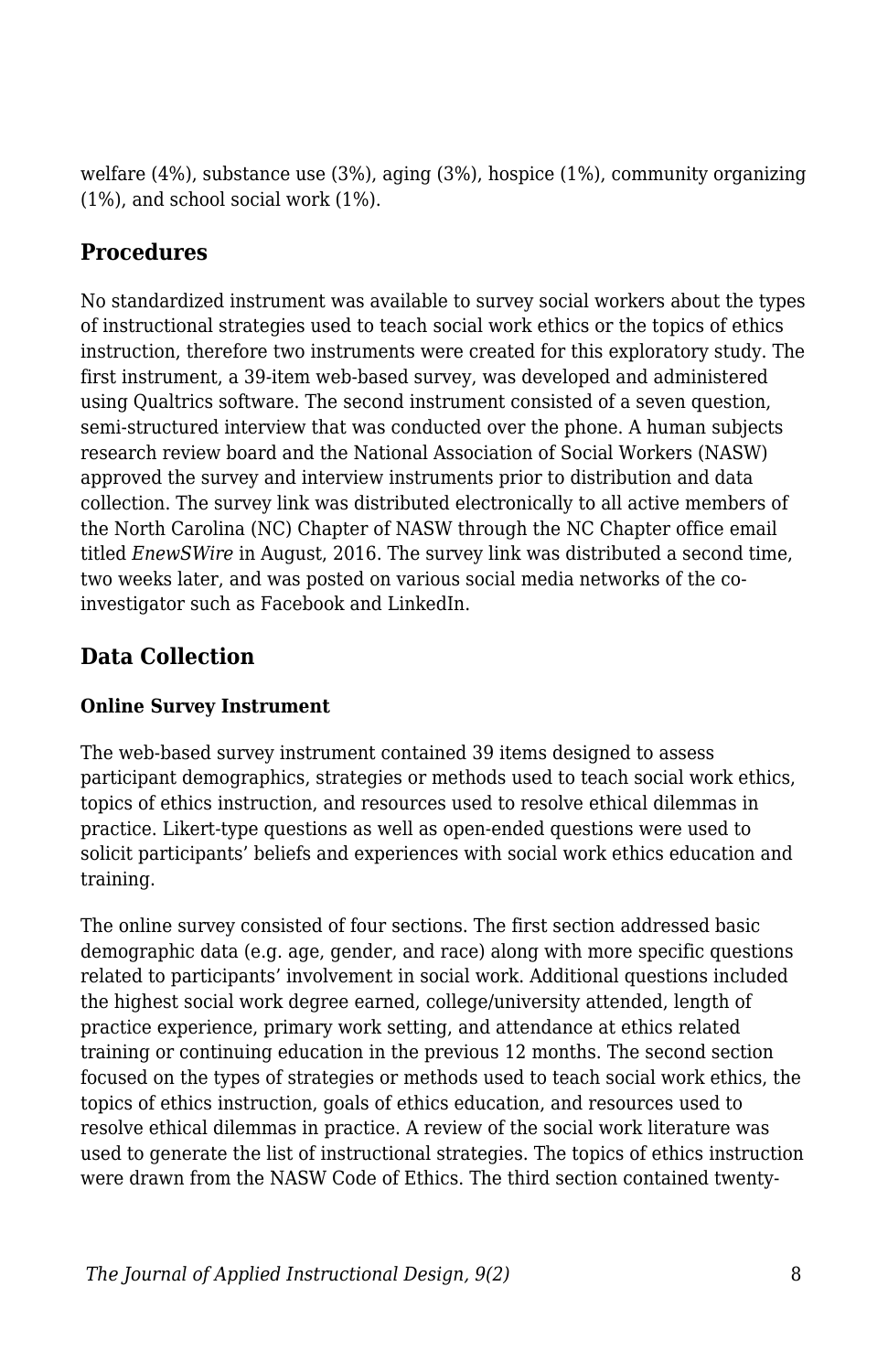one questions, using a five-item Likert scale of (1) strongly agree, (2) agree, (3) neutral, (4) disagree, (5) strongly disagree, to identify agreement with statements related to ethics education and practice, teaching approaches, and strategies for solving ethical problems. The Likert scale items were developed to assess viewpoints about current ethics training and education. The fourth section contained open-ended questions related to creative or innovative strategies for teaching ethics and unique ethical dilemmas encountered in practice, as well as an option to indicate willingness to participate in a brief follow-up interview. The online survey instrument was pilot tested with a small group of social work faculty, students, and practitioners. Feedback from the pilot test was used to enhance the survey instructions and ensure ethics concepts were properly construed.

#### **Semi-Structured Interview**

The second instrument was a brief, semi-structured interview, which was conducted by phone. Respondents to the online survey interested in taking part in the interview were contacted by the co-investigator. The interview consisted of seven questions related to creative and innovative approaches to teaching ethics as well as unique ethical dilemmas encountered in professional practice. Respondents described creative or innovative approaches to teaching ethics or ethical decision-making and what aspects of the approach contributed to their ability to resolve ethical dilemmas. Interviewees shared their opinions regarding how closely the ethical dilemmas used in teaching and training represented the types of dilemmas encountered in practice. Finally, participants provided an example of an ethical dilemma encountered in practice that was not addressed in ethics related education or training. Responses to the semi-structured interview were summarized by the co-investigator and emailed to participants for review and approval. Responses were independently coded by the authors. Codes originated from the interview responses and inductive thematic analysis was used to identify themes within the data.

## **Results**

### **Survey**

The results were analyzed with respect to the two research questions: (1) the types of instructional strategies used to each social work ethics and (2) topics of ethics instruction. The survey also assessed resources used to resolve ethical issues and the goals of ethics training and education.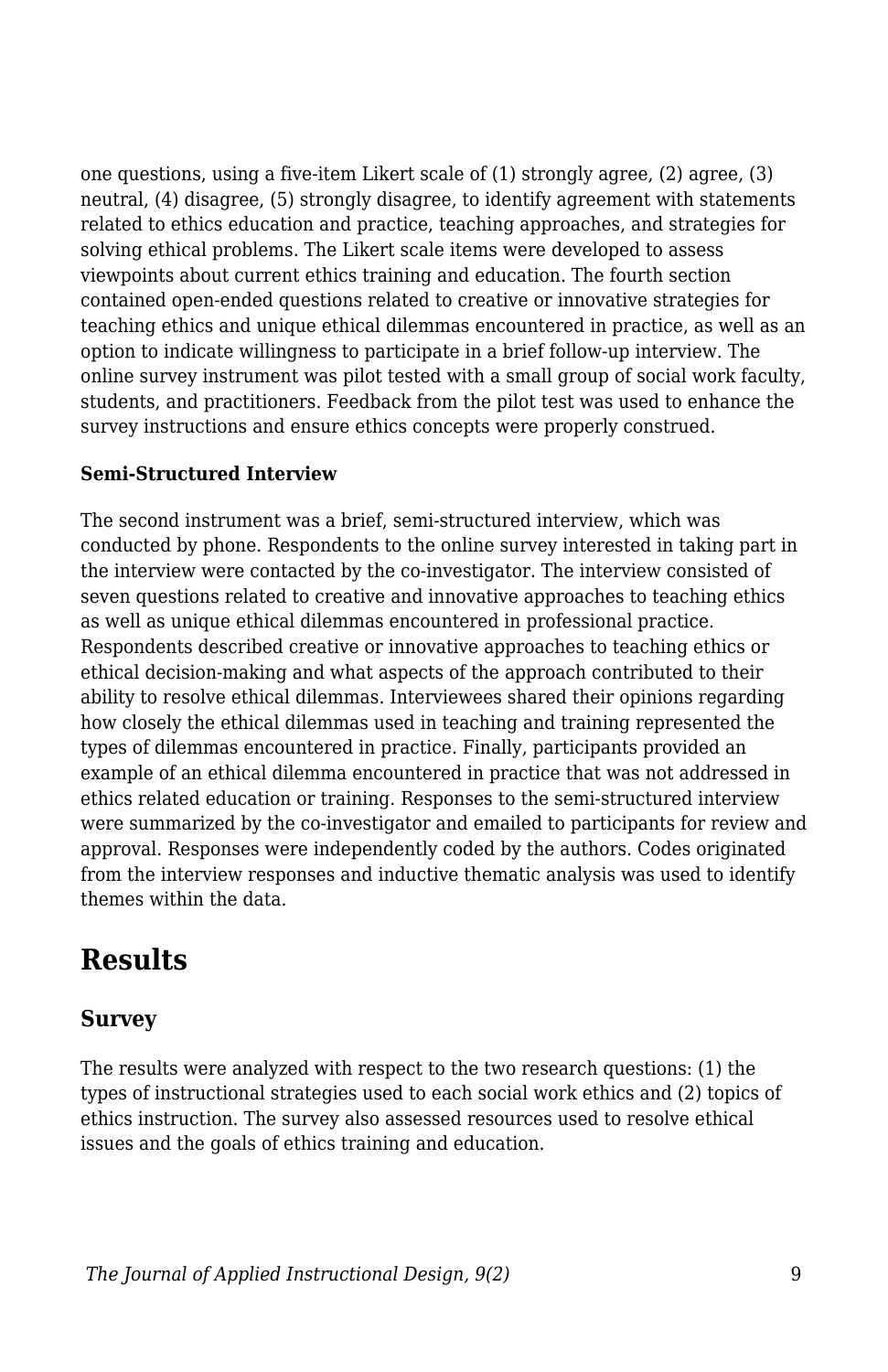### **Instructional Strategies**

Multiple instructional strategies to teach social work ethics were identified. The most frequently cited instructional strategy was lecture (73.9%), followed by an analysis of ethical dilemmas (65.2%), readings (63%), and discussions (large group 60.9% and small group 57.6%). Half of the respondents indicated that guest speakers and/or a panel of experts were used to teach ethics. Less commonly used instructional strategies were roleplays (21%), experiential exercises such as art, drawing, and games (16%), observation (13%), and popular media videos (13%) (see Table 2). For most strategies, responses between respondent types were congruent, however, students reported the development of professional forms (43.5%) and observation (30.4%) at higher percentages than educators (5% and 0%) or practitioners (27.1% and 10.4%) (see Table 3). A clear majority of respondents agreed that the instructional strategies used in coursework (73.2%) and continuing education (81.4%) were appropriate. Nearly 80% of respondents agreed that realistic and relevant examples were used in ethics related training and education.

#### Table 2

| Instructional strategy or method                               |   | $\%$    |
|----------------------------------------------------------------|---|---------|
| Lecture                                                        |   | 68 73.9 |
| Analysis of ethical dilemma/vignettes                          |   | 60 65.2 |
| Readings (journal articles, books, or other literature)        |   | 58 63.0 |
| Large group discussion                                         |   | 56 60.9 |
| Small group discussion                                         |   | 53 57.6 |
| Guest speakers and /or panel of experts                        |   | 46 50.0 |
| Self-assessments                                               |   | 35 38.0 |
| Educational videos                                             |   | 29 31.5 |
| Development of practice forms (e.g. informed consent document) |   | 24 26.1 |
| Debates                                                        |   | 23 25.0 |
| Role plays                                                     |   | 20 21.7 |
| Experiential exercises (e.g. art, drawing, games)              |   | 15 16.3 |
| Student presentations (individual or group)                    |   | 14 15.2 |
| Popular media videos                                           |   | 12 13.0 |
| Observation                                                    |   | 12 13.0 |
| Other                                                          | 9 | 9.8     |

Types of Instructional Strategies or Methods Used to Teach Social Work Ethics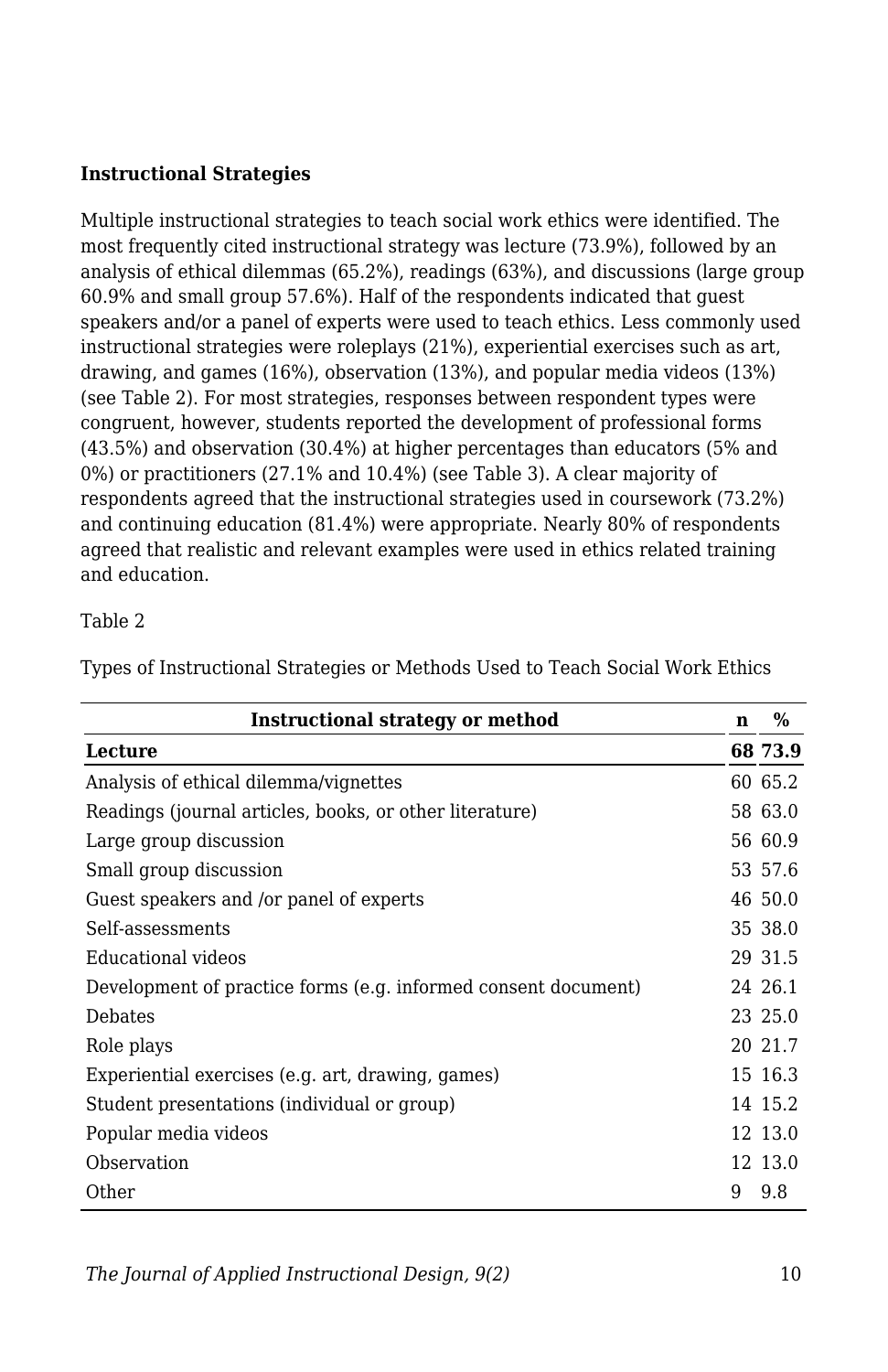#### Table 3

Types of Instructional Strategies or Methods Used to Teach Social Work Ethics by Respondents

| Instructional strategy by respondent<br>type            | <b>Student</b> |         |               |               | Educator Practitioner |      |
|---------------------------------------------------------|----------------|---------|---------------|---------------|-----------------------|------|
|                                                         | n              | $\%$    | $\mathbf n$   | $\frac{0}{0}$ | n                     | $\%$ |
| Lecture                                                 | 19             | 82.6    | 16            | 80.0          | 33                    | 68.7 |
| Analysis of ethical dilemma/vignettes                   | 15             | 65.2    | 11            | 55.0          | 33                    | 68.7 |
| Readings (journal articles, books, other<br>literature) |                | 16 69.5 | 14            | 70.0          | 28                    | 58.3 |
| Large group discussion                                  |                | 14 60.9 | 12            | 60.0          | 30                    | 62.5 |
| Small group discussion                                  |                | 14 60.9 | 12            | 60.0          | 27                    | 56.2 |
| Guest speakers and /or panel of experts                 |                | 13 56.5 | 7             | 35.0          | 26                    | 54.2 |
| Self-assessments                                        |                | 11 47.8 | 5             | 25.0          | 19                    | 39.6 |
| Educational videos                                      | 9              | 39.1    | $\mathcal{D}$ | 10.0          | 18                    | 37.5 |
| Development of practice forms                           | 10             | 43.5    | 1             | 5.0           | 13                    | 27.1 |
| <b>Debates</b>                                          | 8              | 34.7    | 4             | 20.0          | 11                    | 22.9 |
| Role plays                                              | 5              | 21.7    | 3             | 15.0          | 12                    | 25.0 |
| Experiential exercises (e.g. art, drawing,<br>games)    | 7              | 30.4    | 3             | 15.0          | 5                     | 10.4 |
| Student presentations (individual or group)             | 6              | 26.1    | $\theta$      | 0.0           | 8                     | 16.7 |
| Popular media videos                                    | 4              | 17.4    | 1             | 5.0           | 7                     | 14.6 |
| Observation                                             | 7              | 30.4    | $\Omega$      | 0.0           | 5                     | 10.4 |
| Other                                                   | 5              | 21.7    | $\Omega$      | 0.0           | 5                     | 10.4 |

#### **Innovative Teaching Approaches**

The most frequently identified innovative teaching approach was the use of scenarios/case examples/vignettes. Less frequently used approaches included roleplaying, discussion, games, lecture, and art. Experiential activities, which involved respondents interacting with one another, were also noted. One respondent stated: "*He used the game of Jeopardy as a learning tool. [The] team competed and answered questions and scenarios about ethical principles*" (participant survey response). Another described the use of: "*slow motion role play in which we and a partner spoke to a 'client' and had the instructor pointing out things we did correctly or that needed improvement*" (participant survey response,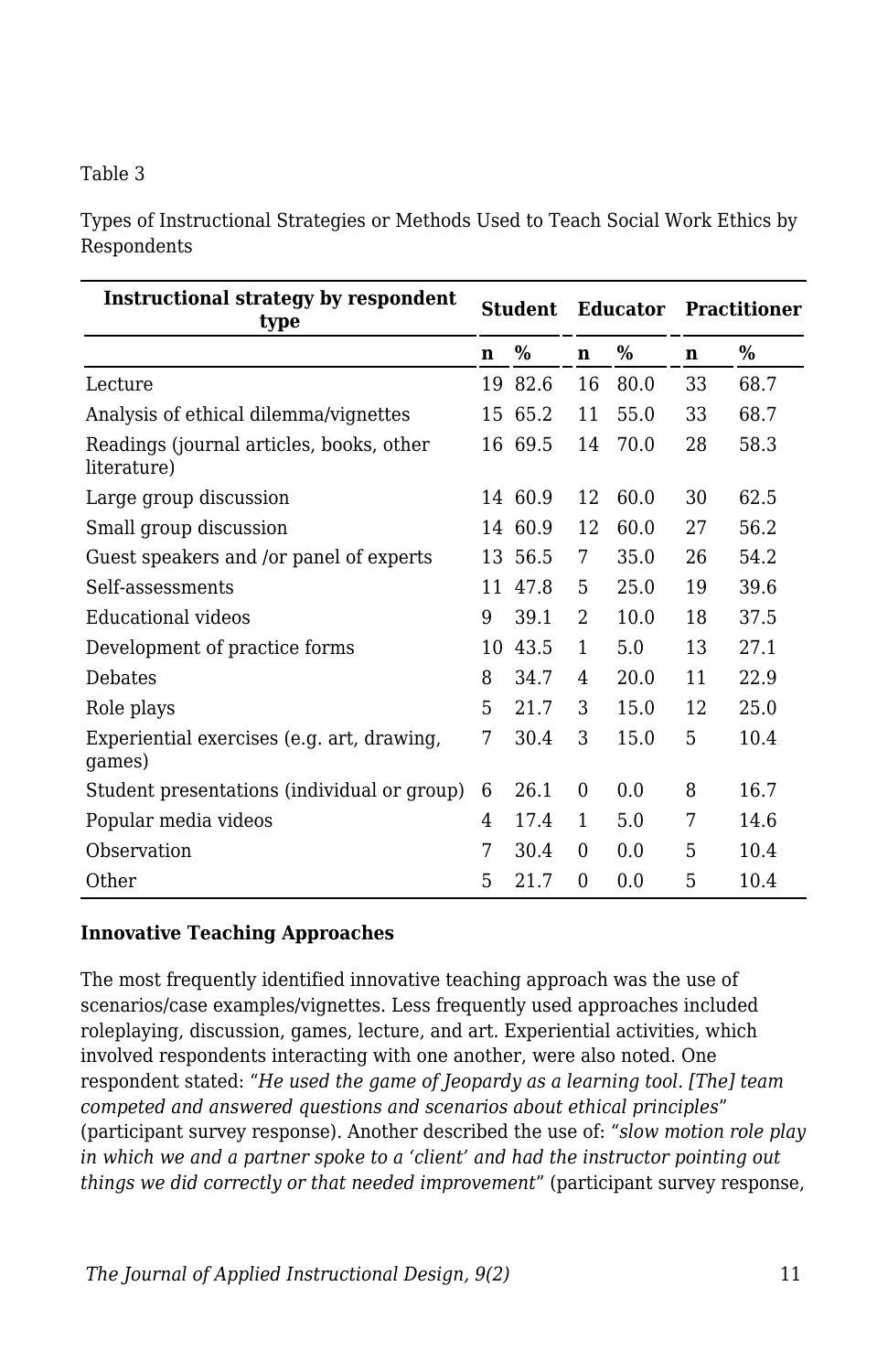n.d.). Another respondent described an activity where: "*participants stood in a line ranging from agree to disagree with various scenarios that were presented*" (participant survey response).

### **Topics in Ethics Related Training and Education**

Respondents overwhelmingly noted that ethics instruction addressed broad topics including ethical standards (90%) as well as ethical principles and values (89%). A majority noted instruction related to legal and regulatory issues (67%), ethical decision-making models (51%), and malpractice and professional liability (51%). Overall, fewer noted ethics training related to professional licensing requirements (43%), although students reported a higher percentage (59.1%).

Regarding specific ethical standards, over 88% indicated that boundaries and/or dual relationships, as well as confidentiality and privacy, were addressed. Other frequently addressed topics included sexual relationships with clients (83%), duty to warn (78%), conflicts of interest (77%), cultural competence (76%), giving and receiving gifts (76%), competence (73%), and termination of services (73%). Conversely, topics covered less regularly included private conduct (42%), technology in social work practice (40%), commitments to employers (35%), and solicitation of clients (29%) (see Table 4).

Table 4

Topics in Ethics-Related Training and Education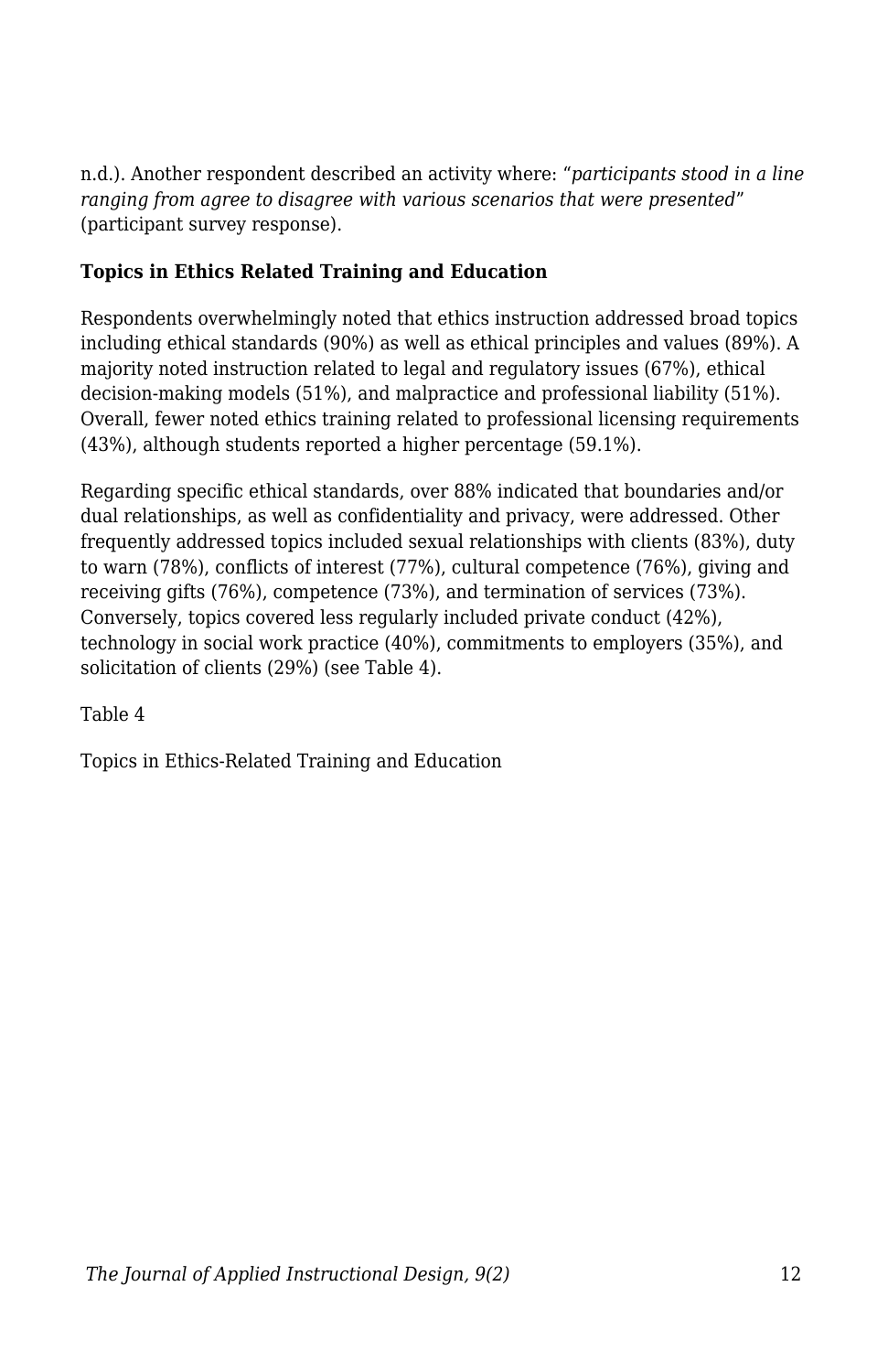| <b>Topic</b>                             | n   | $\frac{0}{0}$ |
|------------------------------------------|-----|---------------|
| Boundaries and/or dual relationships     | 78  | 88.6          |
| Confidentiality and privacy              | 78  | 88.6          |
| Sexual relationships with clients        | 73  | 92.9          |
| Duty to warn                             | 69  | 78.4          |
| Conflicts of interest                    | 68  | 77.3          |
| Giving and/or receiving gifts            | 67  | 76.1          |
| Cultural competence                      | 67  | 76.1          |
| Termination of services                  | 64  | 72.7          |
| Competence                               | 64  | 72.7          |
| Physical contact with clients            | 61  | 69.3          |
| Personal versus professional values      | 60  | 68.2          |
| Attraction to clients                    | 60  | 68.2          |
| Access to client records                 | 59  | 67.1          |
| Integrity of the profession              | 58  | 65.9          |
| Unethical conduct of colleagues          | 55  | 62.5          |
| Supervision and training                 | 54  | 61.4          |
| Impairment or incompetence of colleagues | 49  | 55.7          |
| Bartering for services                   | 48  | 54.5          |
| Evaluation and research                  | 48  | 54.5          |
| Referral for services                    | 44  | 50.0          |
| Use of social media                      | 42  | 47.7          |
| Payment for services                     | 42. | 47.7          |
| Social and political action              | 40  | 45.4          |
| Private conduct                          | 37  | 42.0          |
| Technology in social work practice       | 35  | 39.8          |
| Commitment to employers                  | 31  | 35.2          |
| Solicitation of clients                  | 26  | 29.5          |
| Other                                    | 2   | 2.3           |

Student ratings differed from educators and practitioners on several topics. Students noted private conduct was addressed more frequently (72.7%) as compared to educators (26.3%) and practitioners (34.7%). Likewise, students noted the use of social media (86.3%) as a topic more frequently than educators (21.0%) and practitioners (41.3%). Technology in social work practice was rated at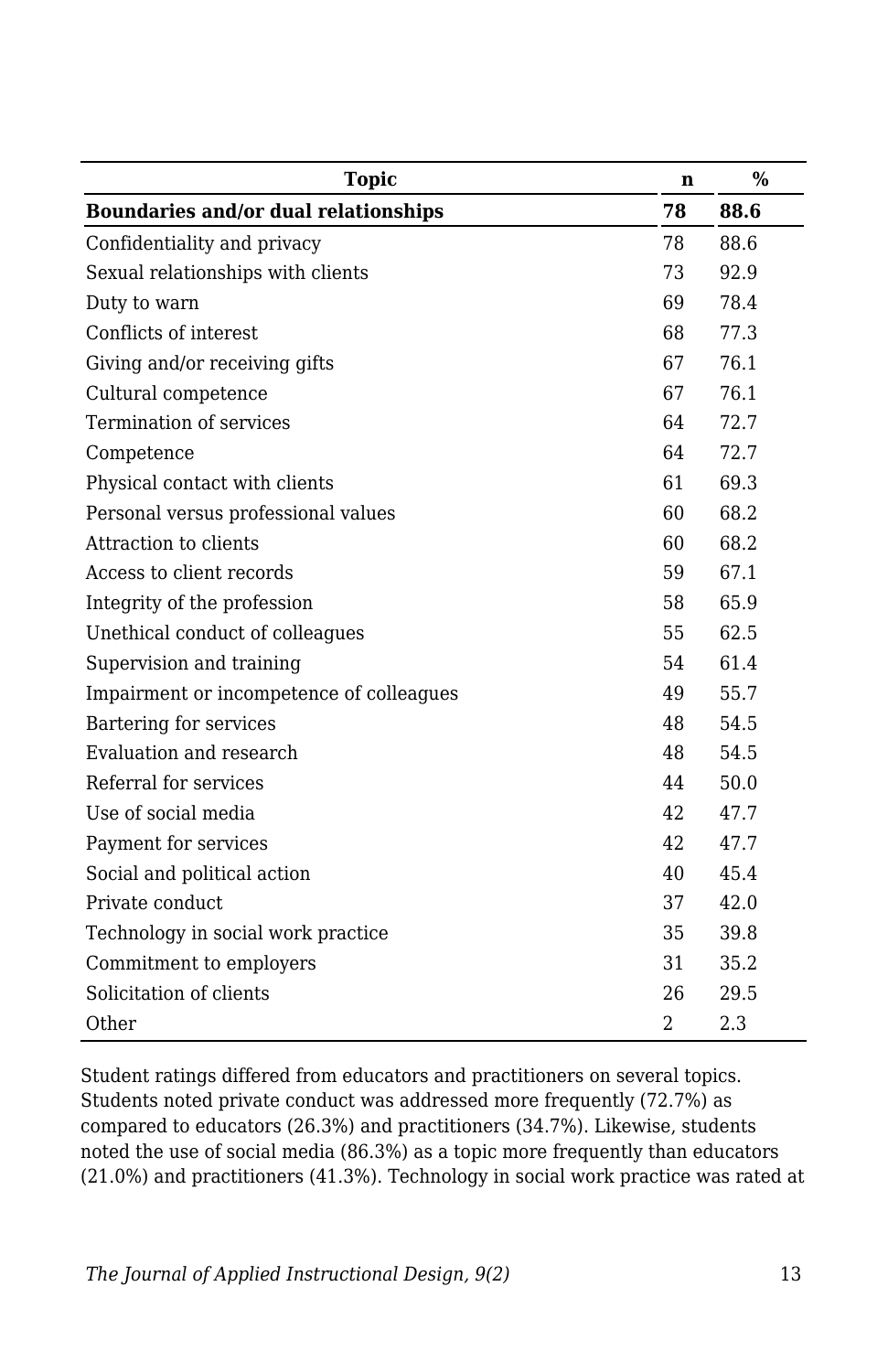a higher percentage by students (68.2%) as compared to educators (15.8%) and practitioners (36.9%) as well (see Table 5).

#### Table 5

Topics in Ethics-Related Training by Respondents

| Topic by respondent type                 | <b>Student</b> |         | Educator       |      | <b>Practitioner</b> |      |
|------------------------------------------|----------------|---------|----------------|------|---------------------|------|
|                                          | n              | %       | $\mathbf n$    | $\%$ | n                   | %    |
| Boundaries and/or dual relationships     | 21             | 95.4    | 15             | 78.9 | 42                  | 91.3 |
| Confidentiality and privacy              | 20             | 90.9    | 17             | 89.4 | 41                  | 89.1 |
| Sexual relationships with clients        |                | 20 90.9 | 15             | 78.9 | 38                  | 82.6 |
| Duty to warn                             | 16             | 72.7    | 17             | 89.4 | 36                  | 78.2 |
| Conflicts of interest                    | 19             | 86.3    | 11             | 57.9 | 38                  | 82.6 |
| Giving and/or receiving gifts            |                | 19 86.3 | 12             | 63.1 | 36                  | 78.2 |
| Cultural competence                      | 20             | 90.9    | 12             | 63.1 | 35                  | 76.1 |
| Termination of services                  |                | 18 81.8 | 10             | 52.6 | 36                  | 78.2 |
| Competence                               | 19             | 86.3    | 12             | 63.1 | 33                  | 71.7 |
| Physical contact with clients            | 19             | 86.3    | 10             | 52.6 | 32                  | 69.5 |
| Personal versus professional values      |                | 18 81.8 | 11             | 57.9 | 30                  | 65.2 |
| Attraction to clients                    | 17             | 77.2    | 11             | 57.9 | 32                  | 69.5 |
| Access to client records                 | 18             | 81.8    | 13             | 68.4 | 28                  | 60.8 |
| Integrity of the profession              | 20             | 90.9    | 11             | 57.9 | 27                  | 58.7 |
| Unethical conduct of colleagues          | 16             | 72.7    | 10             | 52.6 | 29                  | 63.0 |
| Supervision and training                 | 17             | 77.2    | 7              | 36.8 | 30                  | 65.2 |
| Impairment or incompetence of colleagues | 17             | 77.2    | 6              | 31.5 | 26                  | 56.5 |
| Bartering for services                   |                | 14 63.6 | 8              | 42.1 | 26                  | 56.5 |
| Evaluation and research                  |                | 16 72.7 | 5              | 26.3 | 27                  | 58.7 |
| Referral for services                    |                | 14 63.6 | 4              | 21.0 | 26                  | 56.5 |
| Use of social media                      |                | 19 86.3 | $\overline{4}$ | 21.0 | 19                  | 41.3 |
| Payment for services                     | 17             | 77.2    | 5              | 26.3 | 20                  | 43.4 |
| Social and political action              | 15             | 68.1    | $\overline{4}$ | 21.0 | 21                  | 45.6 |
| Private conduct                          | 16             | 72.7    | 5              | 26.3 | 16                  | 34.7 |
| Technology in social work practice       | 15             | 68.1    | 3              | 15.8 | 17                  | 36.9 |
| Commitment to employers                  |                | 13 59.1 | 4              | 21.0 | 14                  | 30.4 |
| Solicitation of clients                  | 9              | 40.9    | 3              | 15.8 | 14                  | 30.4 |
| Other                                    | $\mathbf{1}$   | 4.5     | $\Omega$       | 0.0  | 1                   | 2.1  |

*The Journal of Applied Instructional Design, 9(2)* 14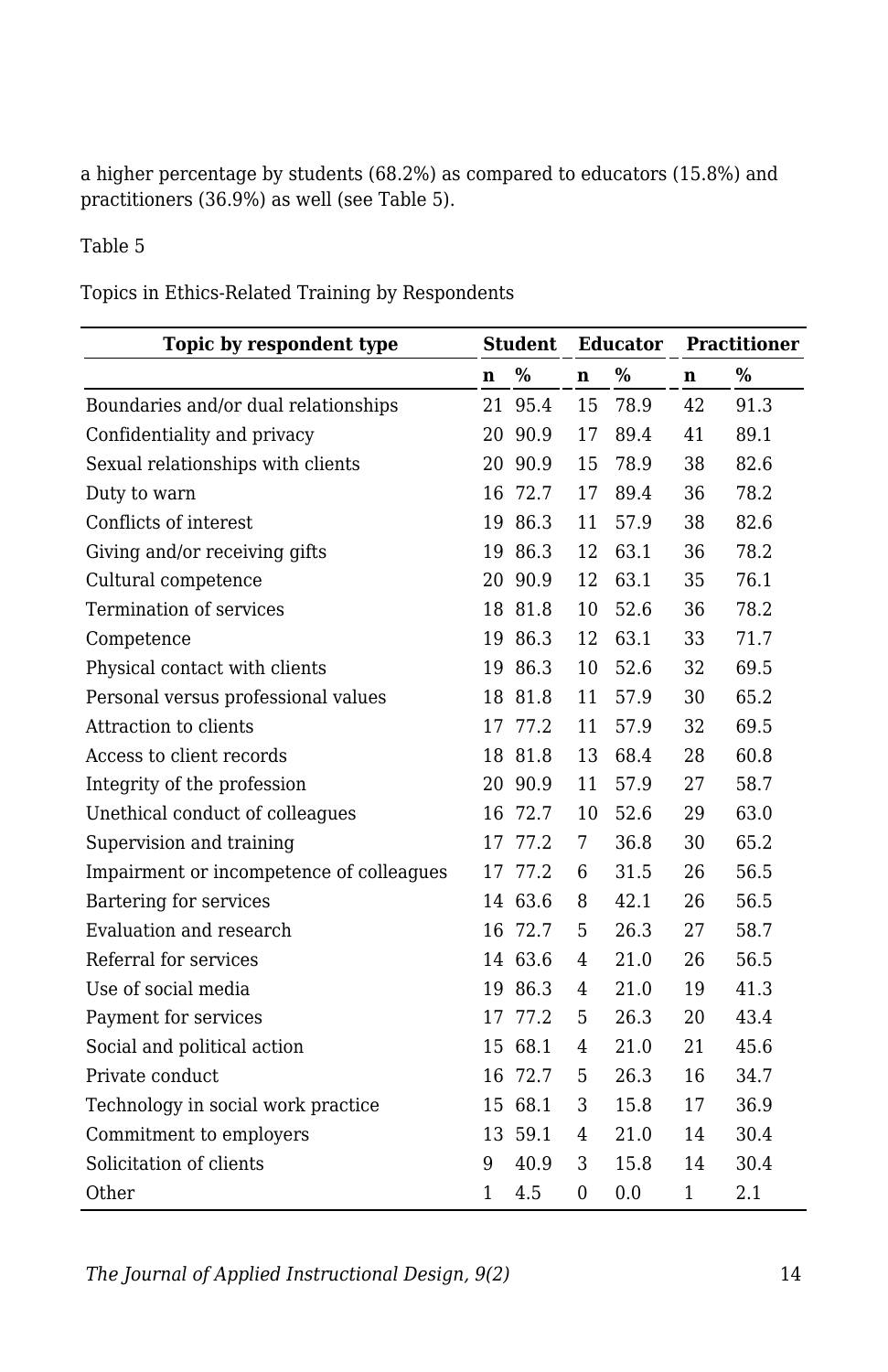#### **Compelling or Memorable Topics**

In addition to a prescribed list of ethical topics, respondents freely noted the most compelling or memorable ethics related topic addressed in their social work education. The most frequently identified topics included boundaries, confidentiality, self-determination, and cultural competency. Also cited more than once were topics such as supervision, end of life, ethical decision-making, code of ethics, social media and technology, and issues related to transference and countertransference. Some of the more unique topics included institutional racism, money, whistleblowing, and the sexuality of clients.

#### **Topics Not Addressed in Training or Education**

To identify gaps between training and professional practice, respondents described ethical dilemmas and topics encountered in practice but not covered in training or education. As expected, responses to these questions reflected a wide range of complex situations. Common elements from the responses were identified and categorized into four key areas: (1) client related practice, (2) practitioner related issues, (3) challenges with employers and colleagues, and (4) commitments to the profession and broader society.

#### **Client Related Practice**

Respondents noted many complex client related situations such as suspected foul play by the spouse of a client who committed suicide, a client in an inpatient psychiatric unit seeking an abortion, and ensuring self-determination of a non-English speaking refugee slave. Other client related examples included gift giving, end of life care for pediatric patients, diagnosing, and confidentiality.

#### **Practitioner Related Issues**

Social media and technology were cited frequently by respondents as not being addressed in training or education. In addition, respondent's highlighted issues associated to self-care, personal versus professional boundaries, being in recovery, setting fees, private conduct, and practice skills.

#### **Challenges with Employers and Colleagues**

The most frequently noted responses fell into this category. Challenges with employers included a lack of training in dealing with impaired colleagues, responding to a supervisor who asks you to do something unethical, working in interdisciplinary groups, and agencies wanting practitioners to provide services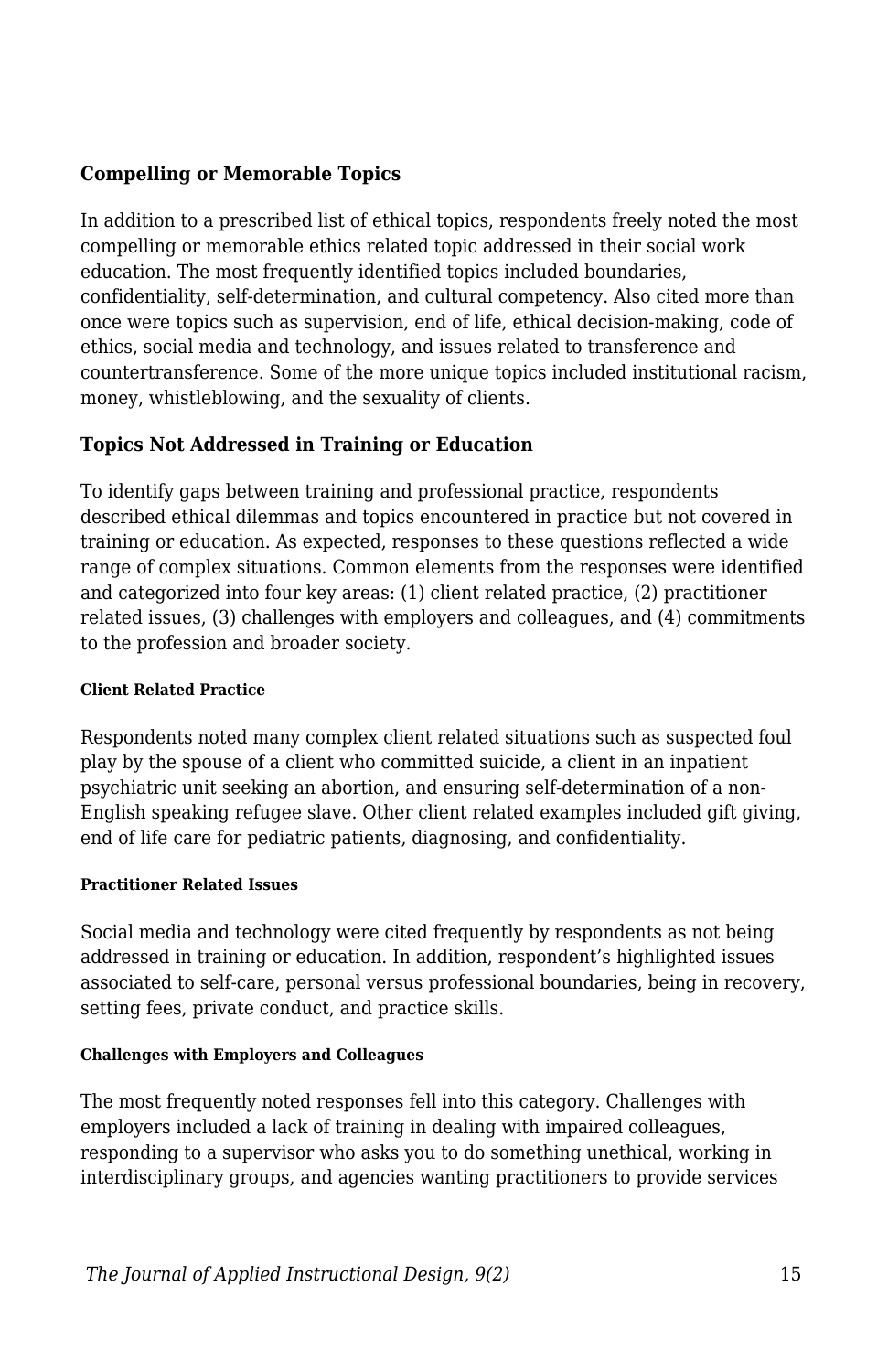without proper training or resources. One respondent put it this way: "*keep the job or go with the flow*" (participant survey response). Challenges with colleagues included dishonesty and deceit of a colleague, avoiding confronting colleagues' unethical behavior, and alleged negligent supervision. One respondent stated: "*more discussion of the professional challenges of doing what is ethically correct even when that decision goes against one's boss or agency*" (participant survey response).

#### **Commitments to the Profession and Broader Society**

Finally, respondents noted a lack of training related to obligations to engage in social action and advocacy as well as obligations to serve vulnerable populations. Additionally, respondents listed issues related to the implications of racism, sexism, heterosexism, and how to respond to current events occurring in the community, nation, and world.

#### **Characteristics of Ethics Related Training and Education**

Most respondents (92.4%) indicated that social work ethics content was infused throughout their social work curriculum, although 25% also indicated that ethics was taught as a discrete (standalone) course during their social work education. Over 76% of respondents attended an average of 5.5 hours of ethics related professional development or continuing education within the past 12 months.

#### **Ethics Content and Preparation for Practice**

Likert scale questions revealed respondents' perceptions about ethics related training and education. Almost all respondents agreed that they could identify an ethical situation when confronted with one (97.7%). Likewise, respondents agreed that social work ethics coursework and continuing education was relevant to their professional practice (88%). Far fewer agreed whether ethics education should focus primarily on the NASW Code of Ethics (59.7%) or ethical decision-making models (60.4%).

#### **Resources Used to Resolve Ethical Issues**

Respondents identified the top three resources that were most helpful in resolving ethical issues. The NASW Code of Ethics (76%) and consultation/supervision (74%) were the most frequently cited resources used to resolve ethics related issues, although educators relied more heavily on the NASW Code (90%) as compared to students (78.2%) and practitioners (69.5%). Moreover, practitioners noted the use of consultation/supervision more frequently (78.2%) as compared to educators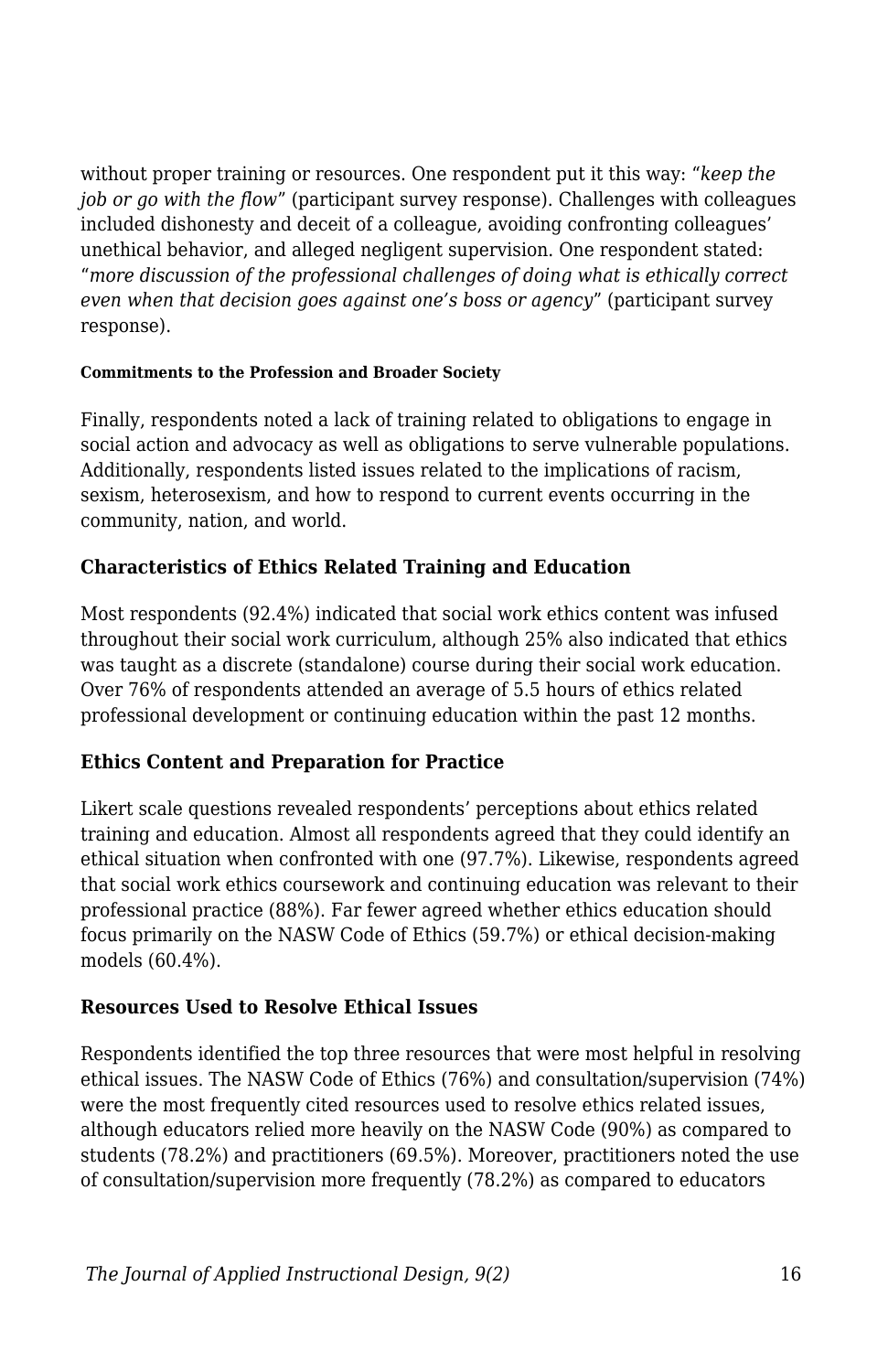(75%) and students (65.2%). Less frequently used resources included previous training and/or education (37%), ethical decision-making models (22%), and books/journal articles (12%). Educators relied on previous training (55%) more so than practitioners (34.8%) and students (30.4%) (see Tables 6 and 7).

Table 6

Top 3 Resources Used That are Most Helpful When Resolving Ethical Dilemmas

| <b>Resource</b>                                 | n  | $\%$  |
|-------------------------------------------------|----|-------|
| <b>NASW Code of Ethics</b>                      | 69 | 76.6  |
| Consultation or supervision                     | 67 | 74.4  |
| Previous training and/or education              | 34 | 37.7  |
| Prior experience with a similar ethical dilemma | 23 | 25.5  |
| Ethical decision making models                  | 20 | 22.2. |
| NASW (state or national)                        | 18 | 20.0  |
| Ethics committee (agency)                       | 15 | 16.6  |
| Books or journal articles                       | 11 | 12.2. |
| Intuition                                       | 11 | 12.2. |

#### Table 7

Top 3 Resources That are Most Helpful When Resolving Ethical Dilemmas by Respondent Type

| Top 3 resources used by respondent type Student Educator |   |         |          |      |    | <b>Practitioner</b> |  |
|----------------------------------------------------------|---|---------|----------|------|----|---------------------|--|
|                                                          | n | $\%$    | n        | %    | n  | %                   |  |
| NASW Code of Ethics                                      |   | 18 78.2 | 18       | 90.0 | 32 | 69.5                |  |
| Consultation or supervision                              |   | 15 65.2 | 15       | 75.0 | 36 | 78.2                |  |
| Previous training and/or education                       | 7 | 30.4    | 11       | 55.0 | 16 | 34.7                |  |
| Prior experience with a similar ethical<br>dilemma       | 8 | 34.7    | 8        | 30.0 | 9  | 19.5                |  |
| Ethical decision making models                           | 3 | 13.0    | 4        | 20.0 | 13 | 28.2                |  |
| NASW (state or national)                                 | 5 | 21.7    | 1        | 5.0  | 12 | 26.1                |  |
| Ethics committee (agency)                                | 4 | 17.4    | 1        | 5.0  | 10 | 21.7                |  |
| Books or journal articles                                | 6 | 26.1    | 3        | 15.0 | 2  | 4.3                 |  |
| Intuition                                                | 3 | 13.0    | $\Omega$ | 0.0  | 7  | 15.2                |  |
| Malpractice carrier                                      | 0 | 0.0     | $\Omega$ | 0.0  | 0  | 0.0                 |  |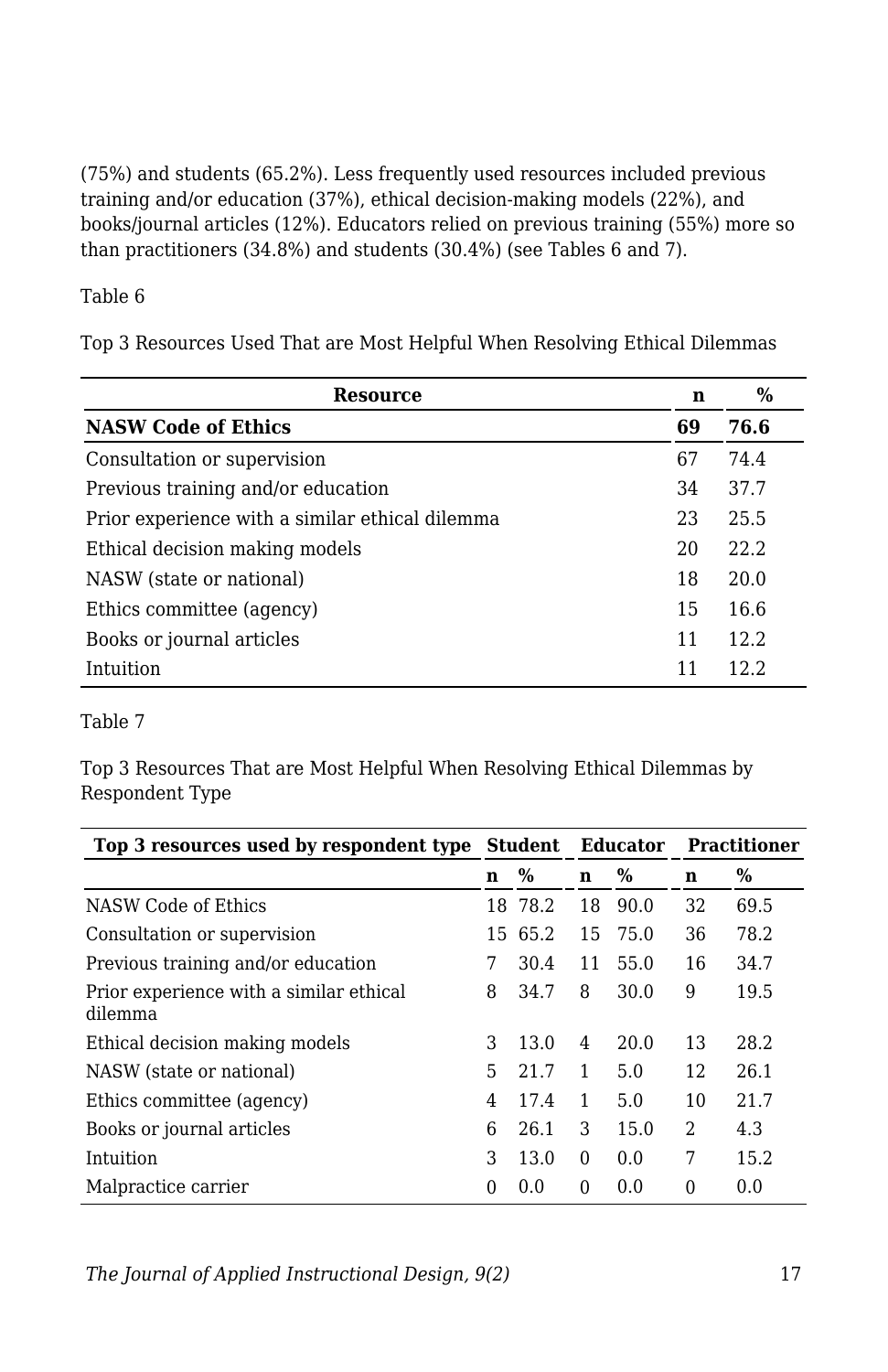Most respondents agreed that ethics related training prepared them to address ethical challenges in practice (93.1%). Likewise, the clear majority of respondents indicated they felt both confident (90%) and competent (93%) in their ability to resolve ethics related issues and dilemmas in practice. Responses varied regarding the specific techniques or approaches used to solve dilemmas. Most respondents agreed they thoroughly evaluated options before taking action (96.5%), mentally rehearsed what-if scenarios (88.5%), and generated arguments for and against each decision (83.9%), but far fewer respondents used decision-making tools to solve ethical dilemmas (30.2%).

### **Interviews**

Fifteen individual interviews were conducted by the co-investigator to further understand respondent's experiences with ethics related education and training. The co-investigator conducted the interviews after respondents completed the online survey. Responses to the interview questions were transcribed and coded. Several themes emerged related to the instructional strategies as well as the types of ethical dilemmas encountered in practice.

### **Instructional Strategies**

Regarding creative or innovative instructional approaches in ethics training or education, one third of respondents stated that no creative or innovative strategies were used, as reflected in this typical response "*Can't describe one. No creative approach"* (Participant 1, Interview). However, when respondents were able to identify creative approaches, almost half identified the use of vignettes or scenarios which incorporated discussion elements. One respondent stated: "*I like specific case examples that might mirror what we face in practice. Talk about possible solutions and having someone with experience to explain what they would do"* (Participant 2, Interview). Two respondents noted the use of role-plays such as "*some form of role-playing, where we talk about initial reactions and then we get to unpack it and discuss what it really looked like. Identifying the roadblocks you would run into*" (Participant 3, Interview). Two respondents identified more unique approaches such as games/competition and experiential activities. One respondent recounted a "*game of ethics Jeopardy*" (Participant 4, Interview) that was used as an activity in the afternoon session to reinforce the didactic portion of the training from the morning. Another respondent detailed an "*experiential art therapy technique*" (Participant 5, Interview) which included reviewing ethical standards and presenting cases, along with an expressive art project and creating an ethics board game to take with them from the training.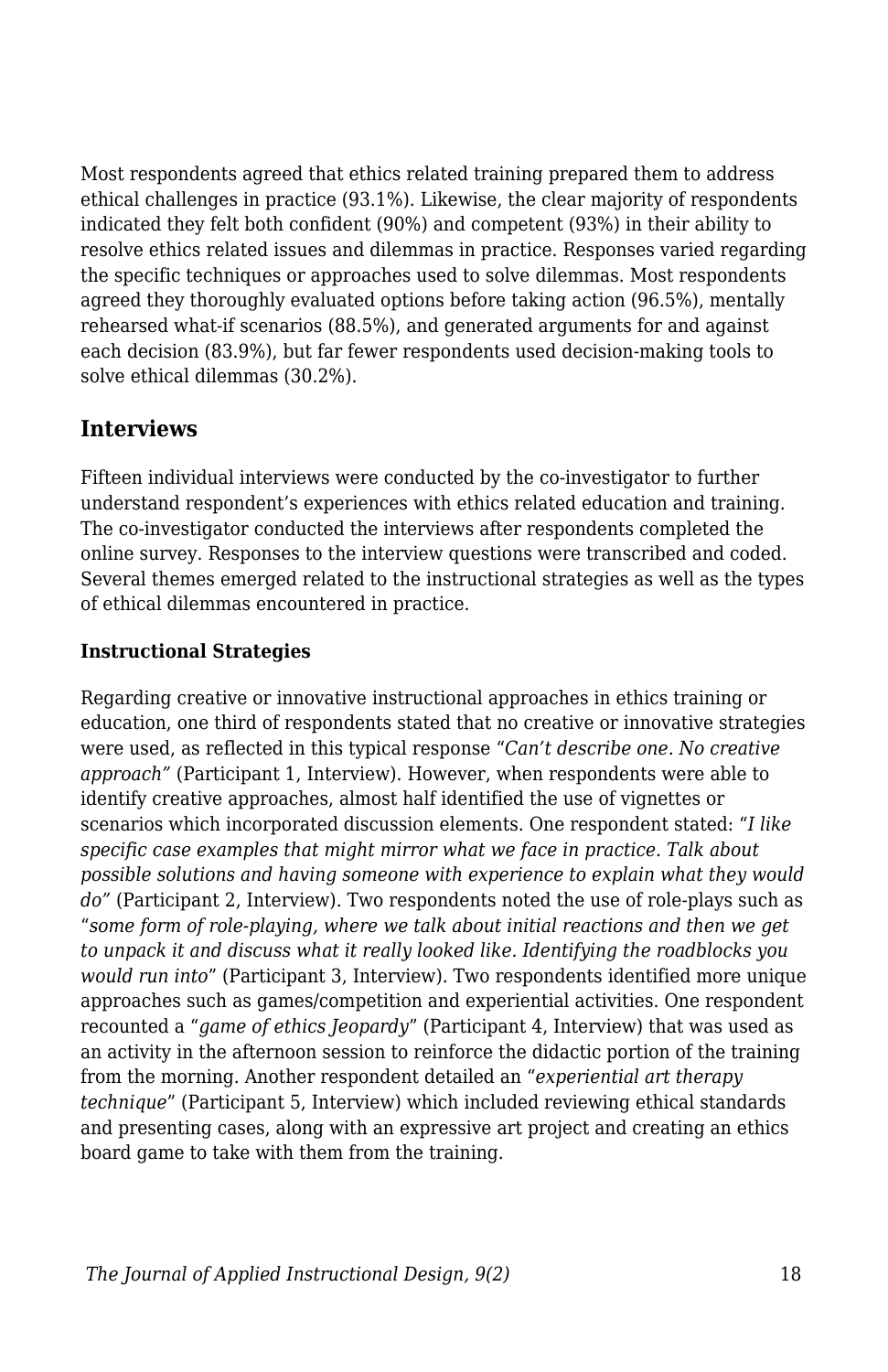#### **Ethics Related Topics**

Interviewees identified specific ethics related topics that were not addressed in training or education. Most topics were client related and reflected the complexity of social work practice. While common topics such as documentation, boundaries, and confidentiality were noted, the specific situation in which the conflict arose was quite exceptional. For example, one respondent reflected on an instructor who asked whether it was "*ever okay to be in bed with a client*" and then recounted an experience with an 87-year-old hospice patient who requested the social worker to "*get into the hospital bed and hold her*" (Participant 6, Interview). Regarding documentation, one respondent said: "*Many ethical dilemmas regarding documentation. How much is enough and too much? Are you helping or hindering by labeling?*" (Participant 7, Interview).

Participants also identified topics such as working with attorneys and the court system, insurance and billing, eligibility for services, money and client care, and impaired colleagues. The most complex scenarios reflected the intersection of multiple ethical standards such as conflicts between personal and professional values related to religion and faith, interpersonal relationships with colleagues and supervisees, and interdisciplinary work with professionals from other disciplines such as doctors, nurses, probation officers, and other helping professionals.

#### **Resolving Ethical Dilemmas**

When asked how the teaching approaches contributed to their ability to resolve ethical dilemmas, interviewees noted the value of engaging in discussion and hearing alternative viewpoints. One interviewee stated: "*I enjoy thinking about different sides of things. Helpful because you have to be able to look at different sides to come to a solution. Even if you end up going with the original decision, you at least looked at the other side. I'm proud to bring up other things or ways of looking at situations*" (Participant 8, Interview). Additionally, interviewees reiterated that teaching approaches which reinforced critical thinking and used examples which were connected to previous experience prepared social workers for practice and contributed to their ability to resolve ethical dilemmas.

## **Discussion**

To prepare practitioners for ethical practice, sound instructional strategies and relevant ethics topics must be addressed during coursework and continuing education. Overall, the results of this exploratory study illustrate that the vast majority of social work students, practitioners, and faculty respondents believed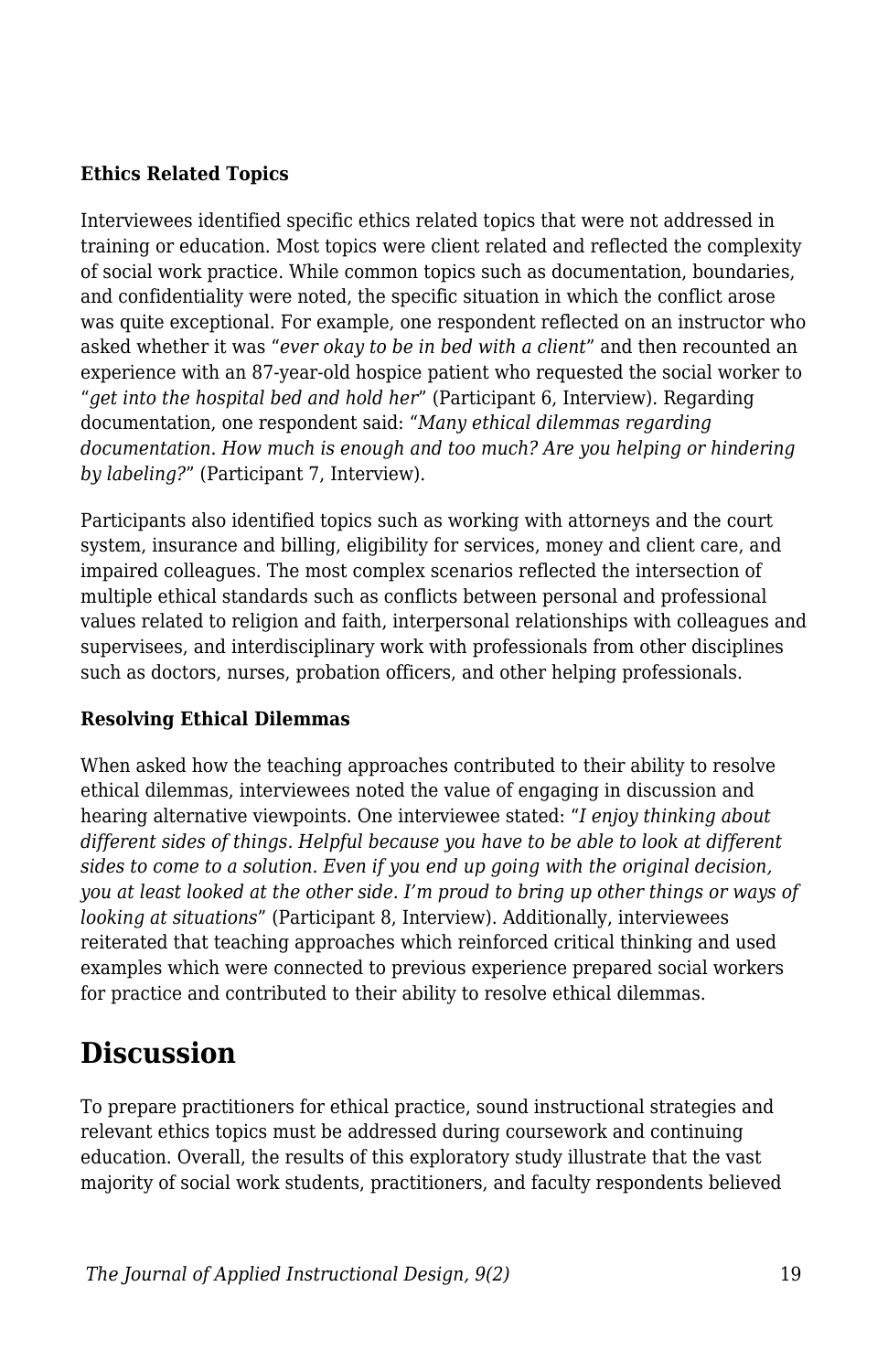that ethics related coursework and continuing education were relevant to their professional practice. Likewise, respondents were confident in their ability to identify and resolve ethics related issues in practice. Despite this confidence, however, several inconsistencies regarding instructional practices and topics of instruction were noted.

### **Instructional Strategies**

Two of the top three instructional strategies used to teach social work ethics were passive strategies (lectures:  $n = 68$ ; readings:  $n = 58$ ). In fact, when asked specifically whether respondents had ever participated in a class or training where a creative or innovative instructional strategy was used almost 69% said they had not. One respondent stated: "*Off the top of my head, I can't think of one. That's one of the biggest struggles attending ethics trainings, new information may be presented, but I've not attended one that was innovative or provided a new way of learning about it. Typically, a decision making model is presented and here's how to use it. Nothing super creative, not innovative*" (Participant 9, Interview).

Experiential exercises  $(n = 15)$ , which incorporate active learning, were identified as unique or innovative approaches to teaching ethics or ethical decision-making. One respondent stated: "*You had people line up along a continuum from agree to disagree and then move your position along the continuum as new information was given*" (Participant 6, Interview). Another respondent noted: "*I created an experiential art therapy technique. It was an expressive use of your ethical self and participants had to do an expressive art project. The group also created an ethics board game to use if they had to teach other about ethics. Each person left the training with a game for the organization*" (Participant 5, Interview). These innovative approaches to teaching ethics departed from the typical "tell me about ethics" lecture style by implementing active learning strategies.

### **Ethics Related Topics**

Ethics related education and training addressed a multitude of topics, however the most frequently cited topics related to work with clients. A variety of instructional approaches are being used to teach social work ethics however, the results are inconsistent with the social work literature. Vignettes and case studies are common activities used to teach ethics (Dodd & Jansson, 2004; Fossen et al., 2014; McCormick et al., 2014; Ringel & Mishna, 2007), yet this survey found that lectures were the most common method of ethics instruction. Non-interactive instructional methods such as the use of lectures and readings were found to be used quite frequently in this study, which supports the opinions of several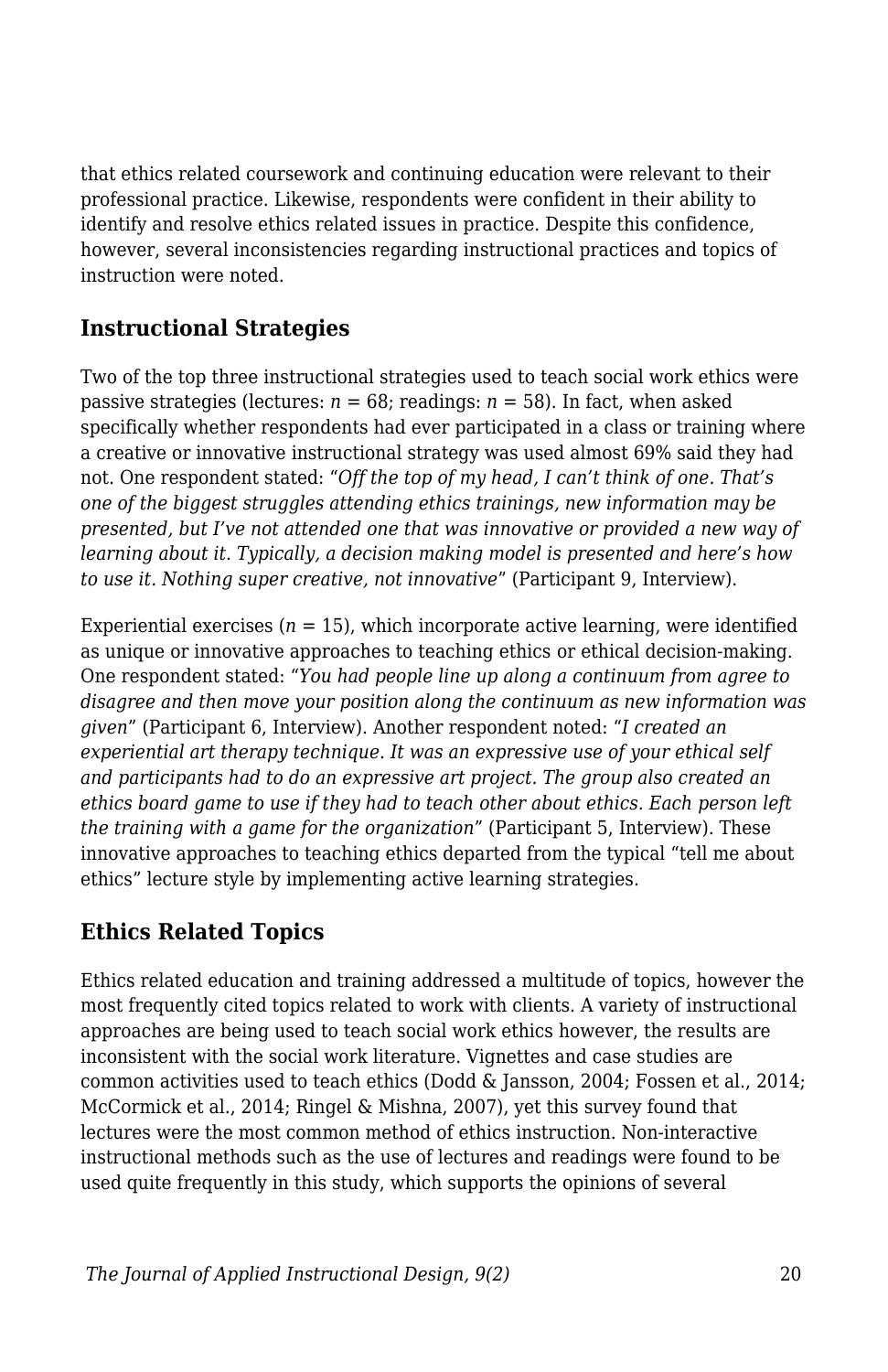respondents regarding the lack of creativity in teaching methods. If ethics education is meant to prepare students and practitioners for ethical practice, then the strategies used to teach ethics should aid in this endeavor, yet only a small minority of respondents (37%) indicated that previous training or education was used as a resource for resolving ethical dilemmas. Likewise, the social work literature focuses on the use of conceptual or theoretical models to teach ethical decision-making (Congress, 2000; Castro-Atwater & Hohnbaum, 2015; Fossen et al., 2014) but only 22% of the respondents in this study actually used ethical decision making models when resolving ethical dilemmas.

In open-ended survey responses and follow-up interviews, participants identified the importance of reviewing cases and then discussing them as a group. This type of debriefing encourages learners to consider multiple perspectives and evaluate their position on an ethical issue. Similarly, respondents valued the opportunity to talk through an ethical dilemma. Using a think-aloud strategy illustrates different problem-solving approaches among learners and provides novice learners with useful steps for solving complex problems. The use of debriefing and think-aloud strategies provides social workers with valuable feedback while completing ethics activities and encourages the exploration of alternative viewpoints. Faculty and instructors should consider incorporating these strategies in ethics related training and education.

The results from this study and the literature concur that ethics instruction focuses predominantly on client related topics such as boundary issues, confidentiality, sexual relationships with clients, and duty to warn. Equally as important, but not addressed as frequently are topics related to practitioner competence, impaired colleagues, commitments to employers, and political/social action. Likewise, the use of technology and social media is proliferating in personal and professional settings yet ethical standards for guiding social workers is only beginning to emerge. Ethics instruction should be broadened to address relevant, contemporary topics.

As this study highlights, there appears to be a disconnect between the types of instructional strategies used in ethics education (lecture and readings) and what practitioners value in practice (scenarios and discussion to uncover alternative viewpoints). Moreover, the topics most commonly addressed in ethics related education are not reflective of the complex situations social workers encounter in the field or more contemporary topics that are emerging in practice. These findings inform the development and delivery of ethics related education and training in multiple ways.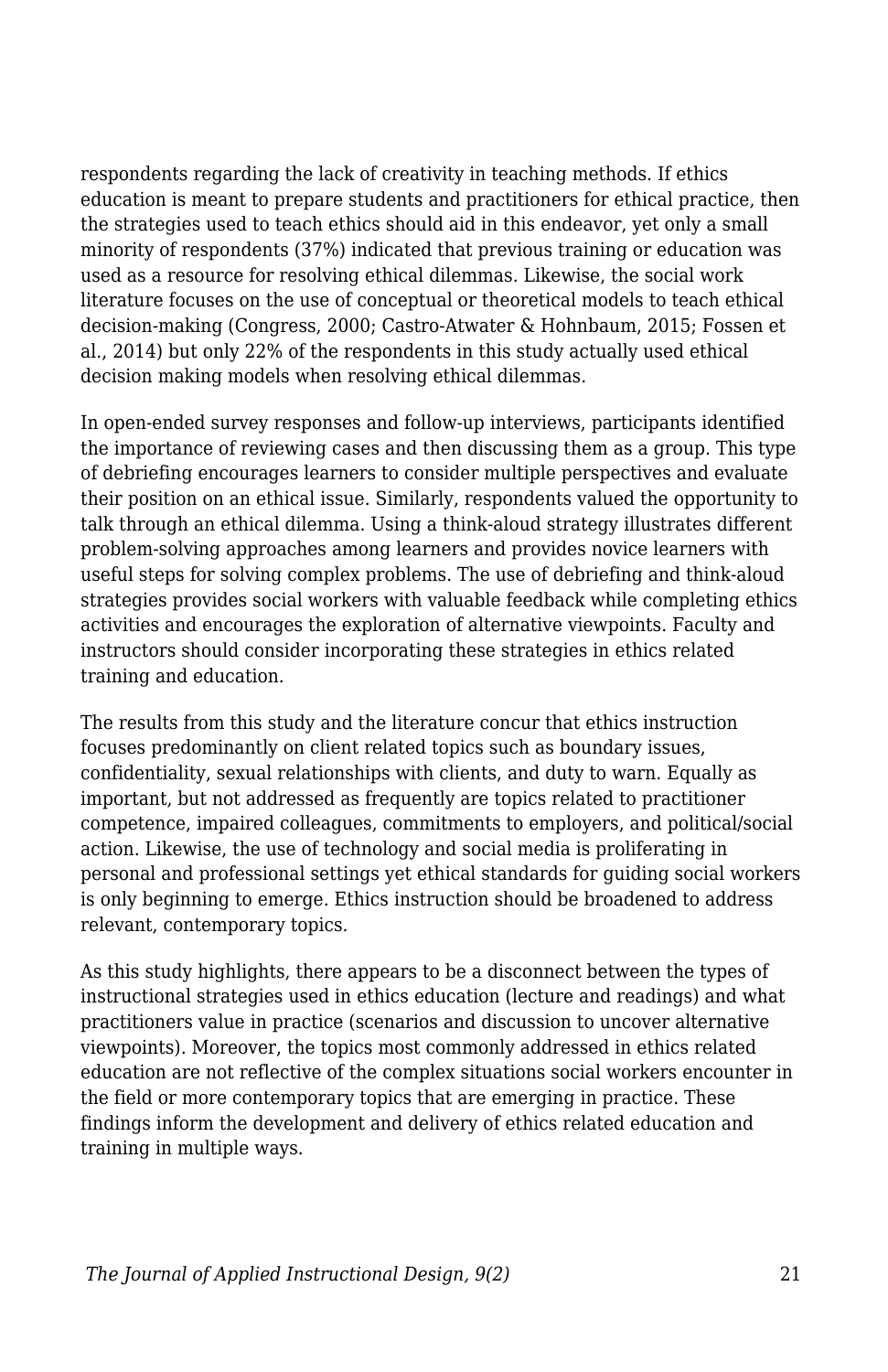### **Implications**

Often, in social work education, faculty and instructors provide ethics related information via lecture and readings. Standards from the NASW Code of Ethics may be reviewed in addition to an ethical decision making model to assist with analyzing a case example. While this approach to teaching ethics likely resonates with most social workers, it is unclear whether this instructional approach provides social workers with the skills and knowledge needed to resolve ethical dilemmas in practice. Ethics instruction should include a variety of proven instructional strategies such as the analysis of ethical dilemmas, group discussion, and role-plays. Furthermore, the variety of ethics related topics should move beyond commitments to clients and address commitments to colleagues, employers, the profession, and the broader society. Moreover, the complexity of ethical issues explored during instruction should reflect the nuances of contemporary practice.

Moving forward, instructors and educators teaching ethics, or including ethics related content in their courses, should review material to ensure current, complex, and relevant case examples are being used. Likewise, interactive activities such as role-playing, small group discussions, or analysis of case examples should be infused throughout the training session to provide opportunities for participants to engage with one another and reflect on their professional practice. Think aloud strategies can be used to highlight problem solving steps and aid novice learners in solving ethical dilemmas.

### **Limitations**

The results of this exploratory study provide valuable information to social work students, educators, and practitioners about ethics related instruction, although several limitations of this study must be noted. First, a new survey instrument was developed because no previously tested survey instrument was available for use in this exploratory study. Several social work students, faculty, and practitioners pretested the survey instrument before being distributed, however, no reliability measures were performed. Second, respondents were asked to recall specific information related to ethics related training that may have occurred many years ago. Thus, the precision of the data was dependent upon the accurate recall of respondent's memories, which may not be complete or precise. Another limitation included sampling bias. The survey was distributed using a NASW state chapter online newsletter and various social media sites such as LinkedIn and Facebook. The survey instrument did not ask respondents to indicate how they learned of the survey, therefore further exploration of sampling concerns would be difficult. The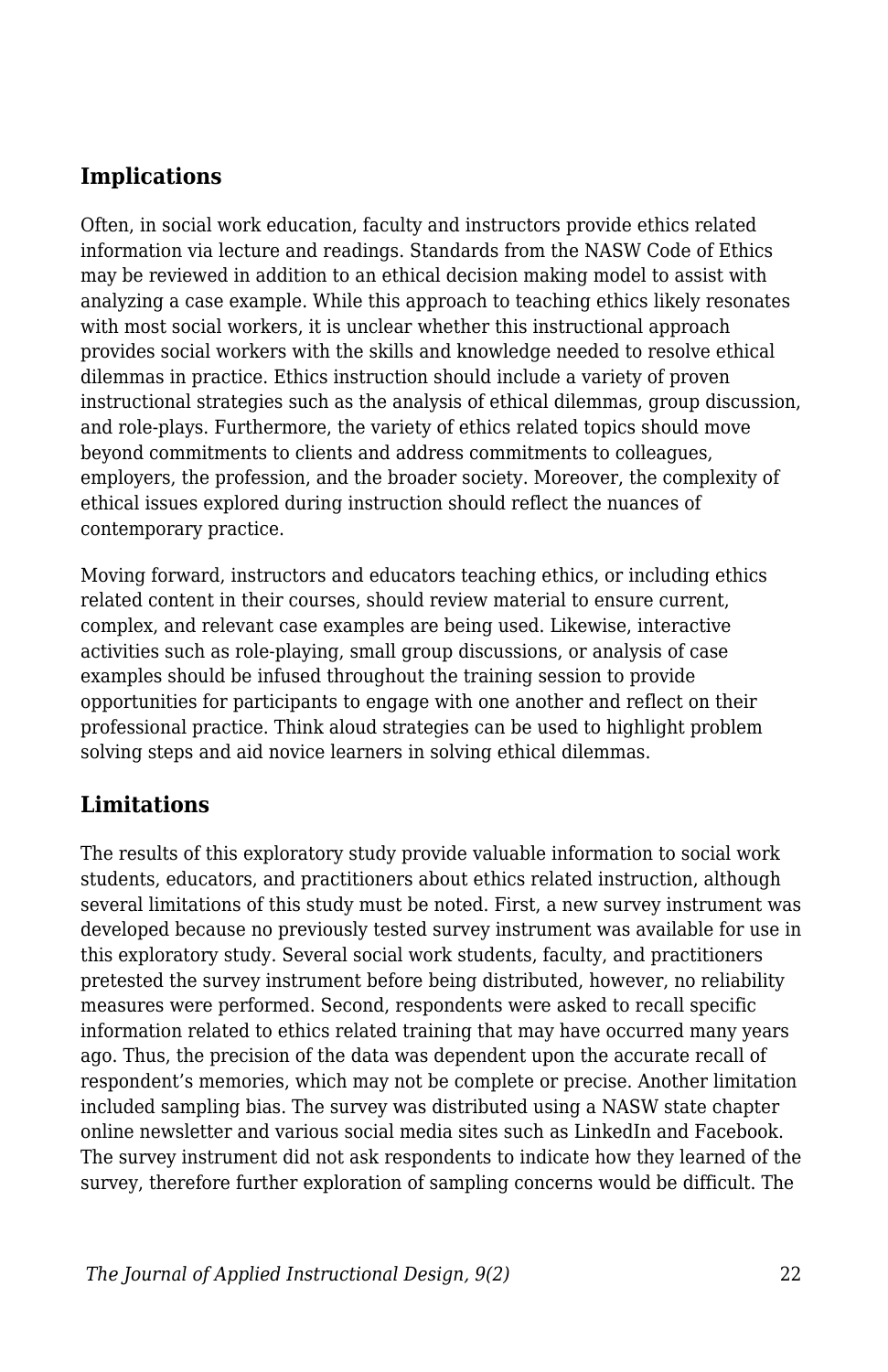small sample size  $(n=112)$ , in which respondents were predominantly female. White, and situated in one state limits the generalizability of the findings. A more representative sample of social work students, educators, and practitioners may have yielded different conclusions.

### **Future Research**

This exploratory study investigated the types of instructional strategies being used to teach social work ethics and ethical decision-making as well as the types of ethics related topics being addressed in education and professional training. The results of this study are a beginning step to understanding the broad and multifaceted topic of ill-structured problem solving in social work education. Additional research is needed to explore various teaching strategies such as the use of think-aloud protocols to analyze how social workers resolve ethical dilemmas, the use of argumentation to elaborate and justify solutions to ethical problems, and the use of complex case vignettes that mirror the types of ethical dilemmas encountered in practice. Likewise, more research is needed to explore the ethical decision-making process itself including the use of frameworks and models that guide the process as well as the role of personal, professional, and societal values in decision-making. Finally, additional research should be conducted regarding the advantages and disadvantages of teaching ethics as a standalone course versus ethics content being infused throughout the BSW or MSW social work educational experience.

### **Conclusion**

Social workers encounter complex situations on a daily basis and make ethical decisions that affect the lives of their clients as well as their professional careers. The ability to identify and resolve ethical dilemmas in practice is a critical aspect of social work education and training. It is imperative that the types of instructional strategies used to teach social work ethics as well as the topics covered in education and training enable social workers to engage in effective decision-making in the field. Additional research is needed to explore the effectiveness of different instructional strategies for teaching ethics and ethical decision-making. Furthermore, the complexity of ethical issues social workers confront in practice should be reflected in ethics related training and education. Ultimately, social workers must be prepared to address a wide range of ethical issues related to clients, colleagues, and professional practice. Effective and relevant ethics related instruction is necessary to prepare students and practitioners for ethical practice and the ability to resolve ethical dilemmas in complex, real life settings.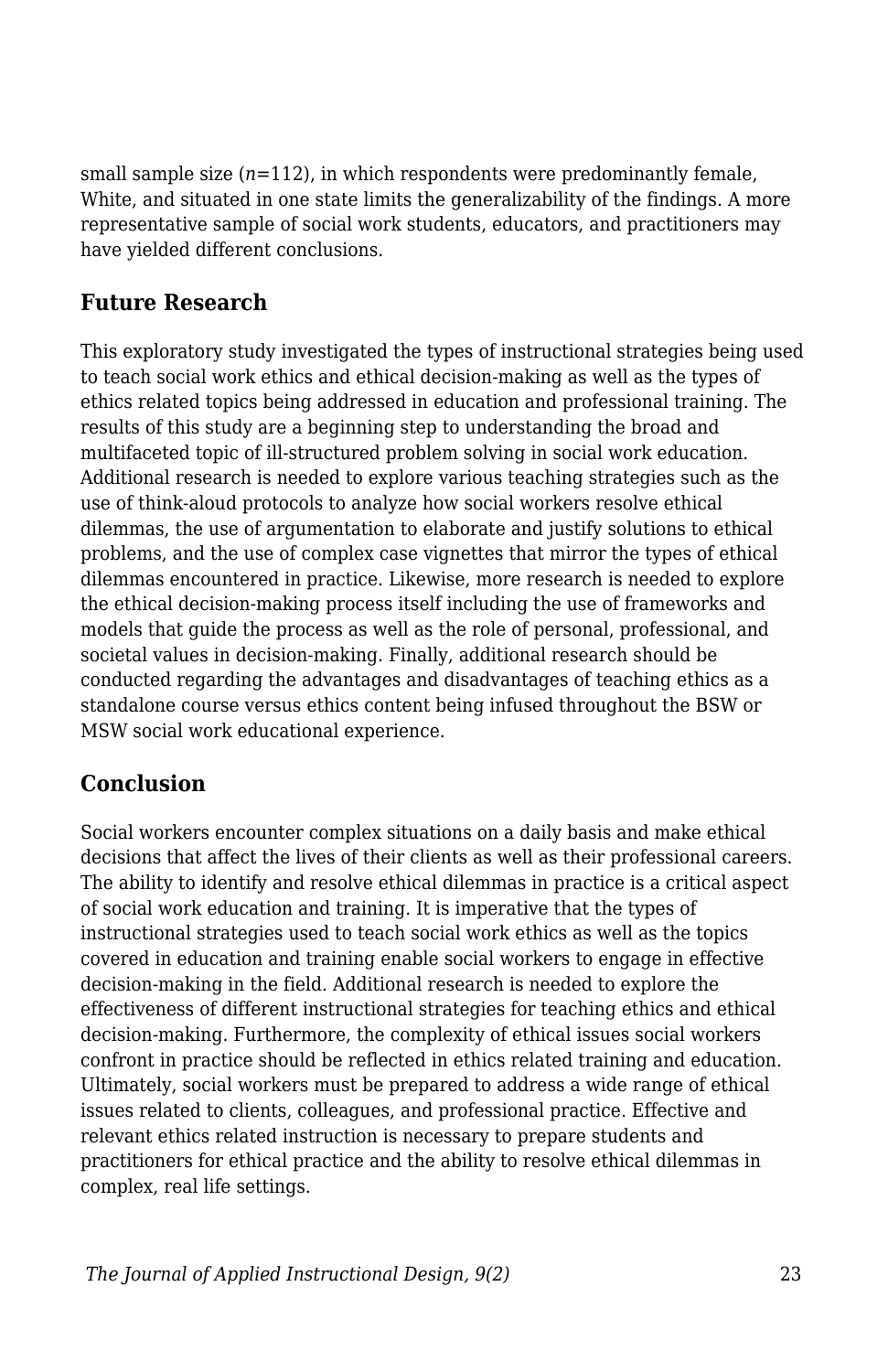## **References**

- Boland-Prom, K., & Anderson, S. C. (2005). Teaching ethical decision making using dual relationship principles as a case example. *Journal of Social Work Education*, *41*(3), 495–510.
- Bryan, V. (2006). Moving from professionally specific ideals to the common morality: Essential content in social work ethics education. *Journal of Teaching in Social Work*, *26*(3/4), 1–17. doi: 10.1300/J067v26n03-01
- Castro-Atwater, S. A., & Hohnbaum, A-L. H. (2015). A conceptual framework of top 5 ethical lessons for the helping professions. *Education*, *135*(3), 271–278.
- Congress, E. P. (2000). What social workers should know about ethics: Understanding and resolving practice dilemmas. *Advances in Social Work*, *1*(1), 1–25.
- Dodd, S-J. (2007). Identifying the discomfort: An examination of ethical issues encountered by MSW students during field placements. *Journal of Teaching in Social Work*, *27*(1/2), 1–19.
- Dodd, S-J., & Jansson, B. (2004). Expanding the boundaries of ethics education: Preparing social workers for ethical advocacy in an organizational setting. *Journal of Social Work Education*, *40*(3), 455–465.
- Edwards, B., & Addae, R. (2015). Ethical decision-making models in resolving ethical dilemmas in rural practice: Implications for social work practice and education. *Journal of Social Work Values and Ethics*, *12*(1), 88–92.
- Fossen, C. M., Anderson-Meger, J. I., & Daehn Zellmer, D. A. (2014). Infusing a new ethical decision-making model throughout a BSW curriculum. *Journal of Social Work Values and Ethics*, *11*(1), 66–81.
- Gough, J., & Spencer, E. (2014). Ethics in action: An exploratory survey of social worker's ethical decision making and value conflicts. *Journal of Social Work Values and Ethics*, *11*(2), 23–40.
- Gray, M., & Gibbons, J. (2007). There are no answers, only choices: Teaching ethical decision making in social work. *Australian Social Work*, *60*(2), 222–238.

Groessl, J. (2015). Teaching note: Conceptualization of a contemporary social work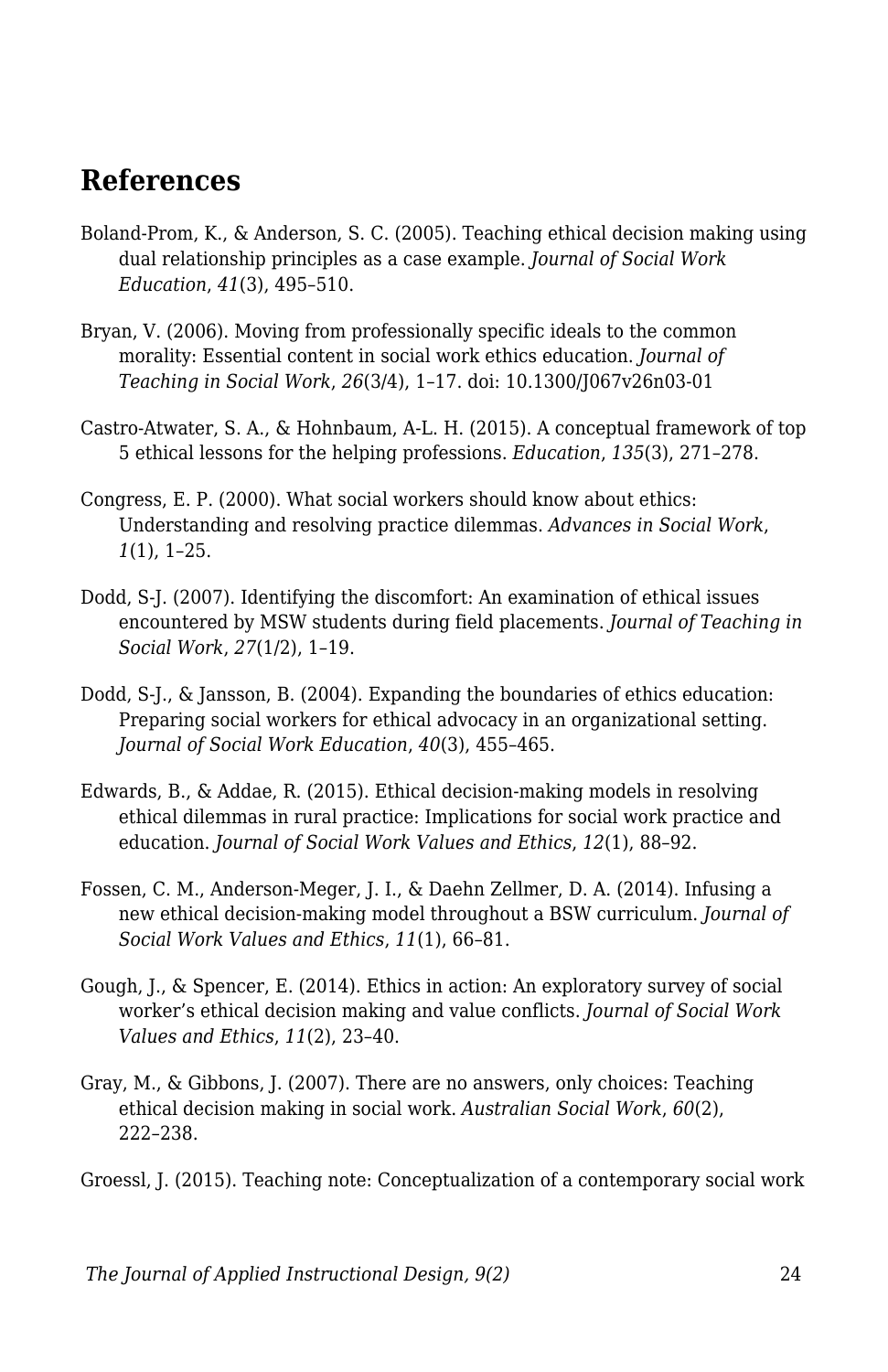ethics course. *Journal of Social Work Education*, *51*(4), 691–698.

- Jonassen, D. H. (1997). Instructional design models for well-structured and illstructured problem-solving learning outcomes. *Educational Technology Research and Development*, *45*(1), 65–94.
- Jonassen, D. H. (2011). *Learning to solve problems: A handbook for designing problem-solving learning environments*. New York: NY. Routledge.
- McCormick, A. J., Stowell-Weiss, P., Carson, J., Tebo, G. Hanson, I., & Quesada, B. (2014). Continuing education in ethical decision making using case studies from medical social work. *Social Work in Health Care*, *53*(4), 344–363.
- Osmo, R., & Landau, R. (2001). The need for explicit argumentation in ethical decision-making in social work. *Social Work Education*, *20*(4), 483–492.
- Pawlukewicz, J., & Ondrus, S. (2013). Ethical dilemmas: The use of applied scenarios in the helping professions. *Journal of Social Work Values & Ethics*, *10*(1), 1–12.
- Peluso, P. R. (2003). The ethical genogram: A tool for helping therapists understand their ethical decision making styles. *The Family Journal: Counseling and Therapy for Couples and Families*, *11*(3), 286–291.
- Reamer, F. G. (2012, Fall). Essential ethics education in social work field instruction: A blueprint for field educators. *Field Educator: Simmons School of Social Work*, *2.2*. 1–15.
- Ringel, S., & Mishna, F. (2007). Beyond avoidance and secrecy: Using students' practice to teach ethics. *Journal of Teaching in Social Work*, *27*(1/2), 251–269. doi:  $10.1300/[067v27n01] \pm 16$
- Stokes, J., & Schmidt, G. (2012). Child protection decision making: A factorial analysis using case vignettes. *Social Work*, *57*(1), 83–90.